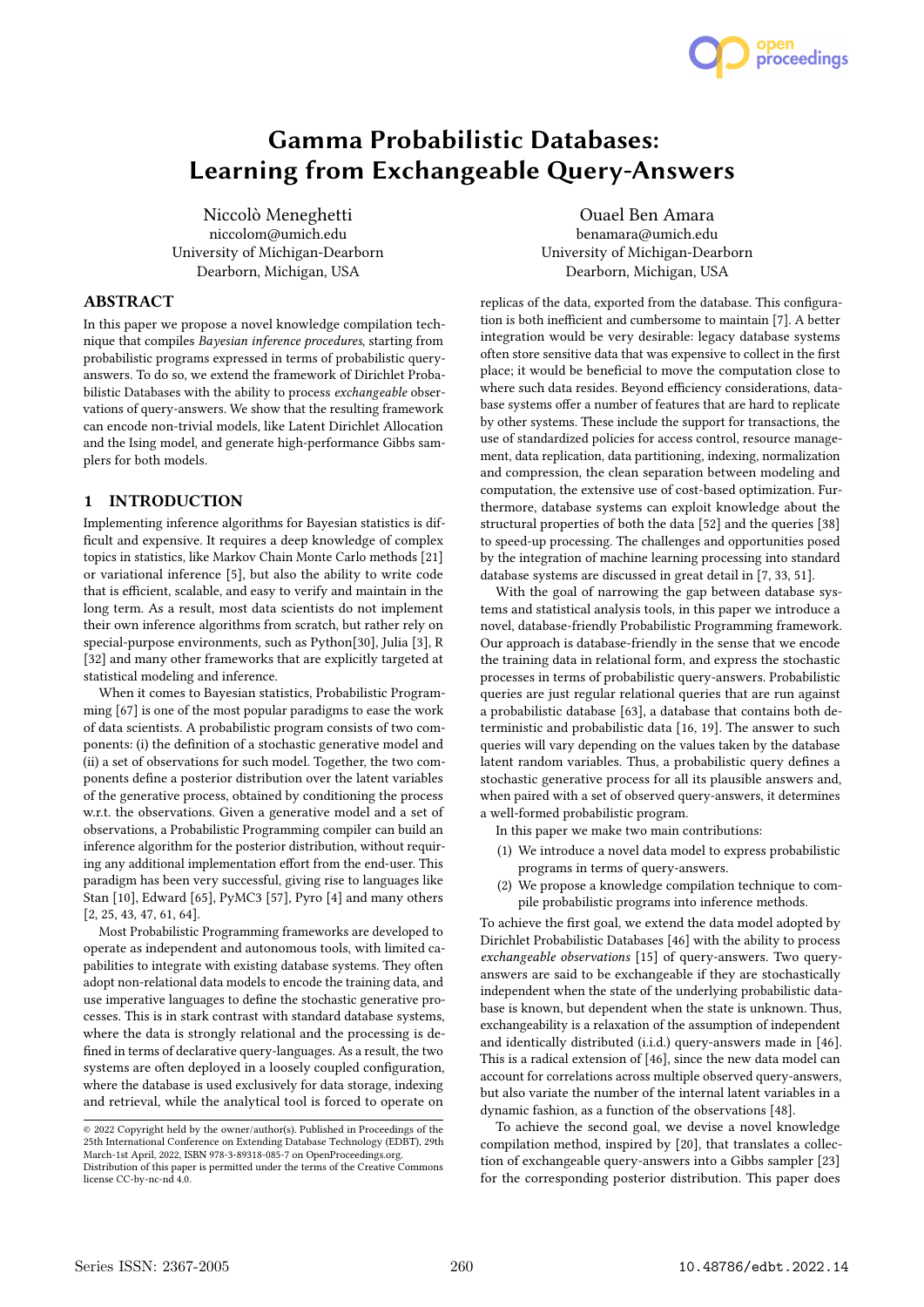not describe the implementation of a new database system. Our contribution consists of the formulation of a well-founded data model for exchangeable query-answers and the development of knowledge compilation technique for supporting inference. We show that the two components are powerful enough to represent non-trivial models, like Latent Dirichlet Allocation [6] and the Ising model [41], and to compile high-performance Gibbs samplers for both models.

# 2 PRELIMINARIES

A probabilistic database [63] is a database that stores uncertain data. For ease of presentation, and without lack of generality, we assume that uncertainty only affects certain attributes in the database schema. Figure 1 depicts a simple probabilistic database that stores information about a set of employees (Ada and Bob); the database contains two uncertain attributes, one for defining the roles of the employees (either tech-lead, developer, or QA engineer) and another for the employees' level of experience (either junior or senior). Each probabilistic tuple can be seen as a random choice, that decides the value assigned to an uncertain attribute. The database prescribes a probability distribution for all these choices: the parameters in  $\Theta = {\theta_{i,j}}_{i,j}$  define the likelihood of each assignment. For example, the likelihood of the assignment  $Role[Ada] = Lead$  is  $1/3$  according to the probabilistic database in Figure 1. A possible world is a collection of assignments that covers all the random tuples. The database in Figure 1 consists of four probabilistic tuples, for a total of 36 possible worlds. It is easy to realize that that each possible world represents a deterministic database instance. Furthermore, the database defines a probability distribution over the set of all possible worlds.

In this paper we use *query-answers* to identify subsets of possible worlds. A query-answer simply represents the belief that a certain relational query should return a certain answer, i.e. a certain (deterministic) relation instance. For example, if we want to identify all the possible worlds where only senior employees can take the role of tech-leads, we can do so by means of the following query-answer  $(q_1)$ :

$$
\sigma_{\text{role}= \text{lead} \land \text{exp} \neq \text{Senior}}(R \bowtie S) \subseteq \emptyset \tag{1}
$$

Similarly, we can express the belief that Ada is either a developer or a QA engineer using the following query-answer  $(q_2)$ :

$$
\sigma_{\text{emp}=Ada \land \text{role}=lead}(R) \subseteq \emptyset \tag{2}
$$

The first query-answer identifies a subset of 25 possible worlds, while the second identifies another subset of 24 possible worlds. Using lineage [26] expressions, we can represent each queryanswer with a Boolean formula. For example, all the possible



Figure 1: A simple probabilistic database.

worlds identified by  $q_1$  must satisfy the following Boolean expression:

$$
((\text{Role}[\text{Ada}] \ne \text{Lead}) \vee (\text{Exp}[\text{Ada}] = \text{Senior})) \wedge ...
$$

... ∧ ((Role[Bob]  $\neq$  Lead)  $\vee$  (Exp[Bob] = Senior))

Similarly, query-answer  $q_2$  can be expressed as follows:

$$
(Role[Ada] \neq Lead)
$$

The parameters in Θ determine the probability of observing a certain query-answer. For example, the likelihood of observing  $q_1$  is given by

 $P[q_1 | \Theta] = [1 - (\theta_{1,1} \cdot (1 - \theta_{3,1}))] \cdot [1 - (\theta_{2,1} \cdot (1 - \theta_{4,1}))]$ 

Similarly, the likelihood of query-answer  $q_2$  is given by

$$
P[q_2|\Theta] = (1 - \theta_{1,1})
$$

 $P[q_2 | \Theta] = (1 - \theta_{1,1})$ <br>Let's imagine that two independent observers sample two possible worlds from our probabilistic database, and that the possible world sampled by the first observer belongs to  $q_1$ , while the possible world sampled by the second observer belongs to  $q_2$ . Under these assumptions, we say that  $q_1$  and  $q_2$  are two exchangeable [15] query-answers. When the parameters in  $\Theta$  are known quantities, the two observations represent two stochastically independent events. In other words  $P[q_2 | \Theta, q_1] = P[q_2 | \Theta] = 2/3$ . The same is *not* true when  $\Theta$  is *not* fully known. For example, let's now assume that  $\theta_1 = (\theta_{1,1}, \theta_{1,2}, \theta_{1,3})$  is a latent random vector, uniformly distributed over the three-dimensional probabilistic simplex. Under these assumptions, the probability of  $q_2$ conditioned on  $q_1$  can be computed as follows:

$$
P[q_2|\Theta\setminus\{\theta_1\},q_1] = \int_{\text{Dom}(\theta_1)} P[q_2|\theta_1] \cdot P[\theta_1|\Theta\setminus\{\theta_1\},q_1] \,d\theta_1 \approx 0.74
$$

Therefore  $P[q_2 | \Theta \setminus \{ \theta_1 \}, q_1] \neq P[q_2 | \Theta \setminus \{ \theta_1 \}]$  and we can conclude that  $q_1$  and  $q_2$  are not independent.

The main goal of this paper is to show how to learn the parameters of a probabilistic database from observations, using a collection of exchangeable query-answers as training data.

The remainder of this paper is organized as follows: in Section 2.1 we discuss some required background knowledge in predicate logic; we introduce the concept of dynamic Boolean expression (Section 2.2), the base building block for supporting dynamic variable allocation [48] in our data model. We show how to use dynamic Boolean expressions to describe the state of a collection of exchangeable latent variables (Section 2.4) and later we apply these new concepts to extend the probabilistic database model from [46], formalizing the definition of "Gamma Probabilistic Database" (Section 3). We conclude our discussion with experimental results (Section 4).

## 2.1 Boolean Expressions

Boolean variables take values in the set  $\mathcal{B} = \{\top, \bot\}$ . Let  $X =$  ${x_1, x_2, \ldots, x_n}$  be a finite set of *n* Boolean variables; we denote by  $\text{Assr}(X)$  the set of all possible assignments to all the variables in X. A Boolean function [12] over X is a function from  $\text{Assr}(X)$ into B. Boolean functions can be represented as Boolean expressions, sentences generated by the following grammar:

 $\phi$  ::=  $x_i = \top | x_i = \bot | \neg \phi_1 | \phi_1 \wedge \phi_2 | \phi_1 \vee \phi_2$  (3)

A Boolean expression may consist of any combination of literals (value-assignments to Boolean variables), logical disjunctions of expressions ( $\phi_1 \lor \phi_2$ ), logical conjunctions ( $\phi_1 \land \phi_2$ ), or logical negations ( $\neg \phi_1$ ). For the sake of brevity we will often omit the value-assignment symbol (=), writing  $x_i$  and  $\overline{x}_i$  in place of  $x_i = \top$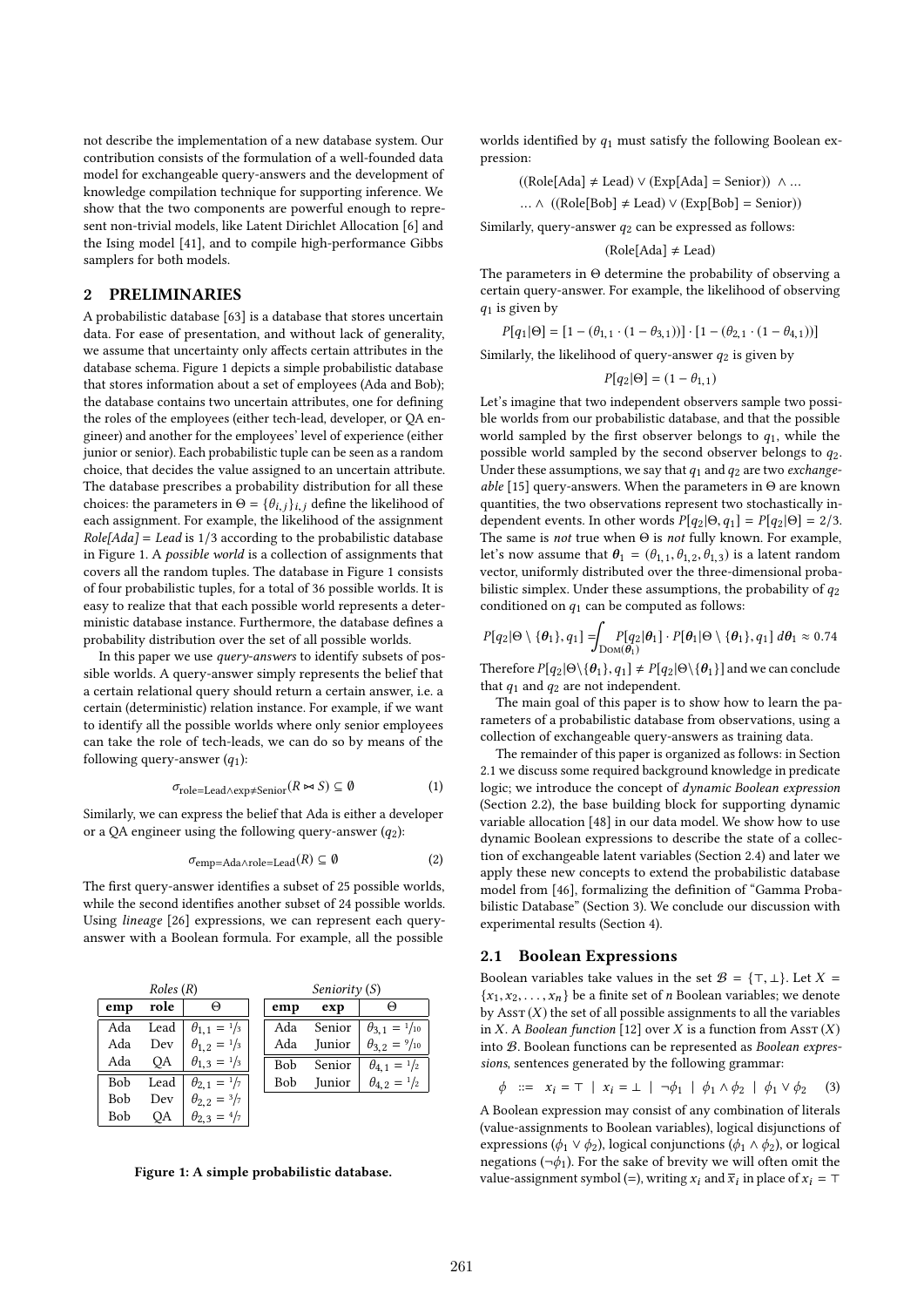and  $x_i = \perp$ , respectively. Similarly, we will often omit the logical conjunction symbol (∧), writing  $\phi_1\phi_2$  in place of  $\phi_1 \wedge \phi_2$ . A term is an expression that consists of a conjunction of literals, a clause is an expression that consists of a disjunction of literals. We will often represent the elements in  $\text{Ass}(\mathcal{X})$  as term-expressions over X.

A Boolean expression is in negation normal form (or NNF) if it is negation-free, except for its literals [14]. It is in disjunctive normal form (DNF) if it consists of a disjunction of terms; it is in conjunctive normal form (CNF) if it consists of a conjunction of clauses. A Boolean expression is read-once (RO) if each of its variables appears in at most one literal [24]. A Boolean function is read-once if it admits a RO representation. Verifying if such representation exists takes polynomial time in the size of the DNF representation of the function [24]. Converting an arbitrary Boolean expression into NNF is always possible and takes linear time in the size of the expression. Furthermore, RO expressions remain such when converted to NNF.

We denote by  $VaR(\phi)$  the set of variables that appear in expression  $\phi$  as literals. Let X be a set of variables that contains VAR( $\phi$ ), we denote by SAT ( $\phi$ , X) the subset of AssT(X) where  $\phi$ evaluates to ⊤, i.e. all the assignments that satisfy expression  $\phi$ . Notice that  $X$  may contain some variables that do not appear in expression  $\phi$ . The same Boolean function may be represented by many different Boolean expressions. When two expressions  $\phi_1$ and  $\phi_2$  represent the same Boolean function, we say that they are *logically equivalent* and write  $\phi_1 = \phi_2$ . We say that two expressions are independent when they do not share any variable. We say that they are mutually exclusive if every assignment that satisfies one expression never satisfies the other. We say that expression  $\phi_1$  *entails* expression  $\phi_2$  (and write  $\phi_1 \models \phi_2$ ) when the expression ¬ $\phi_1 \lor \phi_2$  always evaluates to ⊤ (that is, when every assignment that satisfies  $\phi_1$  also satisfies  $\phi_2$ ). The concepts of satisfiability, logical equivalence, entailment, mutual exclusion and independence are similarly defined for Boolean functions.

If  $\phi$  is a Boolean expression and  $x_i$  is one of its variables,<br>identity all x, the expression obtained by replacing all the we denote by  $\phi||x_i$  the expression obtained by replacing all the instances of variable  $x_i$  in  $\phi$  with ⊤, and simplifying the resulting average of variable control control control control of  $\phi$ . expression by applying the following logical equivalences: (i)  $(T \wedge \phi) = \phi$ , (ii)  $(\perp \wedge \phi) = \perp$ , (iii)  $(T \vee \phi) = \top$ , (iv)  $(\perp \vee$  $\phi$ ) =  $\phi$ , (v) ¬(⊤) = ⊥, (vi) ¬(⊥) = ⊤. Similarly, we denote by  $\phi$ || $\bar{x}_i$  the expression obtained by replacing all the instances of  $x_i$ with ⊥. If  $\tau$  is a term-expression over some variables of  $\phi$ , then  $\phi$ || $\tau$  denotes the formula obtained by sequentially replacing in  $\phi$  all the variables that appear in  $\tau$ . We say that variable  $x_i$  in<br>inessential in expression  $\phi$  if  $SAT(\phi||x, Y) = SAT(\phi||\overline{x}, Y)$  if  $x_i$ . inessential in expression  $\bar{\phi}$  if SAT  $(\phi||x_i, X) = \text{SAT}(\phi||\bar{x}_i, X)$ . If  $x_i$ in inessential, then  $\phi$  can be rewritten without using  $x_i$ . If  $\phi$  is a Boolean expression, we denote by  $\lbrack \phi \rbrack$  its *indicator function*, a function from AssT (VAR( $\phi$ )) into {0, 1} that evaluates to 1 when  $\phi$  is satisfied and 0 otherwise.

Let  $\phi$  be an expression where some variable  $x_i$  appears more than once. A Boole-Shannon expansion [60] allows us to rewrite  $\phi$  as the disjunction of two mutually exclusive expressions:  $\phi$  =  $(x_i \wedge \phi || x_i) \vee (\overline{x}_i \wedge \phi || \overline{x}_i)$ . Notice that after the expansion variable  $x_i$  appears only once in each term of the disjunction.

In the remainder of this paper we will extend the grammar of Boolean expressions to allow for the use of categorical variables. A categorical variable  $x_i$  is a variable that takes values in some<br>finite discrete domain  $\text{Dou}(x) = \{x_i, \ldots, x_k\}$  with earling its a finite, discrete domain  $Dom(x_i) = \{v_1, \ldots, v_c\}$  with cardinality c possibly larger than 2. Categorical literals take the form  $(x_i \in V)$ , where V is a non-empty subset of  $Dom(x_i)$ . When V contains a single element, say  $v_j$ , we will simply write  $x_i = v_j$ . It is easy

to verify that categorical literals respect the following logical equivalences: (i)  $(x_i \in V_1) \wedge (x_i \in V_2) = (x_i \in V_1 \cap V_2)$ , (ii)  $(x_i \in V_1)$  ∨  $(x_i \in V_2) = (x_i \in V_1 \cup V_2)$ , (iii) ¬ $(x_i \in V)$  =  $(x_i \in (Dom(x_i) - V))$ , (iv)  $(x_i \in Dom(x_i)) = \top$ , (v)  $(x_i \in \emptyset) =$ ⊥. If  $\phi$  is a Boolean expression where each variable, no matter if Boolean or categorical, appears at most once, then we say that  $\phi$  is read-once. Furthermore, we denote by  $\phi||x_i \in V^*$  the expression obtained by replacing all the literals in the form  $(x, \theta)$ expression obtained by replacing all the literals in the form  $(x_i \in$ *V*) with ⊤, whenever  $V \cap V^* \neq \emptyset$ , and with ⊥ otherwise. It is straightforward to generalize Boole-Shannon expansions w.r.t. categorical variables:  $\phi = \bigvee_{v_j \in \text{Dom}(x_i)} ((x_i = v_j) \wedge (\phi || x_i = v_j)).$ <br>We say that a categorical variable x: is increasingly expression We say that a categorical variable  $x_i$  is inessential in expression<br>A whenever  $SAT(d||x_i - x_i|X) = SAT(d||x_i - x_i|X)$  for event x  $\phi$  whenever SAT  $(\phi||x_i = v, X) =$  SAT  $(\phi||x_i = v', X)$ , for every *v* and *z'* in Dow(*x*). For economy of notation, in the remainder of and  $v'$  in  $Dom(x_i)$ . For economy of notation, in the remainder of this paper we will treat Boolean variables as categorical variables this paper we will treat Boolean variables as categorical variables having domain cardinality c equal to 2.

D-trees [20] are NNF expressions where conjunctions are only allowed between subexpressions that are independent, and disjunctions are only allowed between subexpressions that are either independent or mutually exclusive. We represent d-trees as sentences generated by the following grammar:

$$
\psi \ ::= \ x_i \in V \mid \psi_1 \odot \psi_2 \mid \psi_1 \otimes \psi_2 \mid \oplus^{x_i} (\psi_1, \dots, \psi_k) \tag{4}
$$

If  $\{\psi_1, \ldots, \psi_k\}$  is a collection of k d-trees that represent the Boolean expressions  $\{\phi_1, \ldots, \phi_k\}$  then the d-tree  $\mathbb{P}^{X_i}(\psi_1, \ldots, \psi_k)$ Boolean expressions  $\{\phi_1, \ldots, \phi_k\}$ , then the d-tree  $\oplus^{x_i}(\psi_1, \ldots, \psi_k)$ represents the disjunction  $\bigvee_{j=1}^{k} \phi_j$ , under the assumption that  $\phi_i \vdash (x_i - y_i)$  holds true for every  $i \in \{1, \dots, k\}$ . Any Boolean  $\phi_j \models (x_i = v_j)$  holds true for every  $j \in \{1, \ldots, k\}$ . Any Boolean expression can be represented as a d tree. Algorithm 1 proposed expression can be represented as a d-tree. Algorithm 1, proposed in [20], shows a way to translate arbitrary CNF expressions into well-formed d-trees.

The symbol ⊙ (respectively, ⊗) represents a conjunction (disjunction) between independent expressions. The symbol ⊕ represents a disjunction between mutually exclusive expressions. If d-trees  $\psi_1$  and  $\psi_2$  represent the Boolean expressions  $\phi_1$  and  $\phi_2$ , respectively, then the d-tree ( $\psi_1 \odot \psi_2$ ) represents the expression ( $\phi_1 \wedge \phi_2$ ), while the d-tree ( $\psi_1 \otimes \psi_2$ ) represents the expression ( $\phi_1 \lor \phi_2$ ), under the assumption that  $\phi_1$  and  $\phi_2$  are independent. Intuitively, Algorithm 1 converts the input Boolean expression  $\phi$  into a collection of mutually-exclusive, read-once expressions, by repeatedly applying the Boole-Shannon expansion to the variables that appear more than once (lines 3–6). All the disjunctions and conjunctions in the resulting read-once expressions are then translated into the ⊗ and ⊙ operators, since they always combine subexpressions that are pairwise independent.

| <b>Algorithm 1:</b> COMPILEDTREE: Compilation of Boolean                                                |
|---------------------------------------------------------------------------------------------------------|
| expressions into d-tree expressions. Adapted from [20].                                                 |
| <b>Input:</b> A Boolean expression $\phi$ , in CNF.                                                     |
| <b>Output:</b> A d-tree expression $\psi$ that represents $\phi$ .                                      |
| COMPILEDTREE( $\phi$ ):<br>$\mathbf{1}$                                                                 |
| Remove redundant clauses from $\phi$ .<br>$\overline{2}$                                                |
| <b>if</b> variable x appears more than once in $\phi$ then<br>3                                         |
| for $v_i \in Dom(x)$ do<br>$\overline{\bf{4}}$                                                          |
| $\psi_i \leftarrow$ COMPILEDTREE( $\phi    x = v_i$ )<br>5                                              |
| return $\oplus^x ((x = v_1) \odot \psi_1), \ldots, ((x = v_k) \odot \psi_k))$<br>6                      |
| <b>else if</b> $\phi = \phi_1 \vee \phi_2$ and $\phi_1$ and $\phi_2$ are independent <b>then</b><br>7   |
| <b>return</b> COMPILEDTREE( $\phi_1$ ) $\otimes$ COMPILEDTREE( $\phi_2$ )<br>8                          |
| <b>else if</b> $\phi = \phi_1 \wedge \phi_2$ and $\phi_1$ and $\phi_2$ are independent <b>then</b><br>9 |
| <b>return</b> COMPILEDTREE( $\phi_1$ ) $\odot$ COMPILEDTREE( $\phi_2$ )<br>10                           |
| else if $\phi$ is a literal or a constant then<br>11                                                    |
| return $\phi$<br>12                                                                                     |
|                                                                                                         |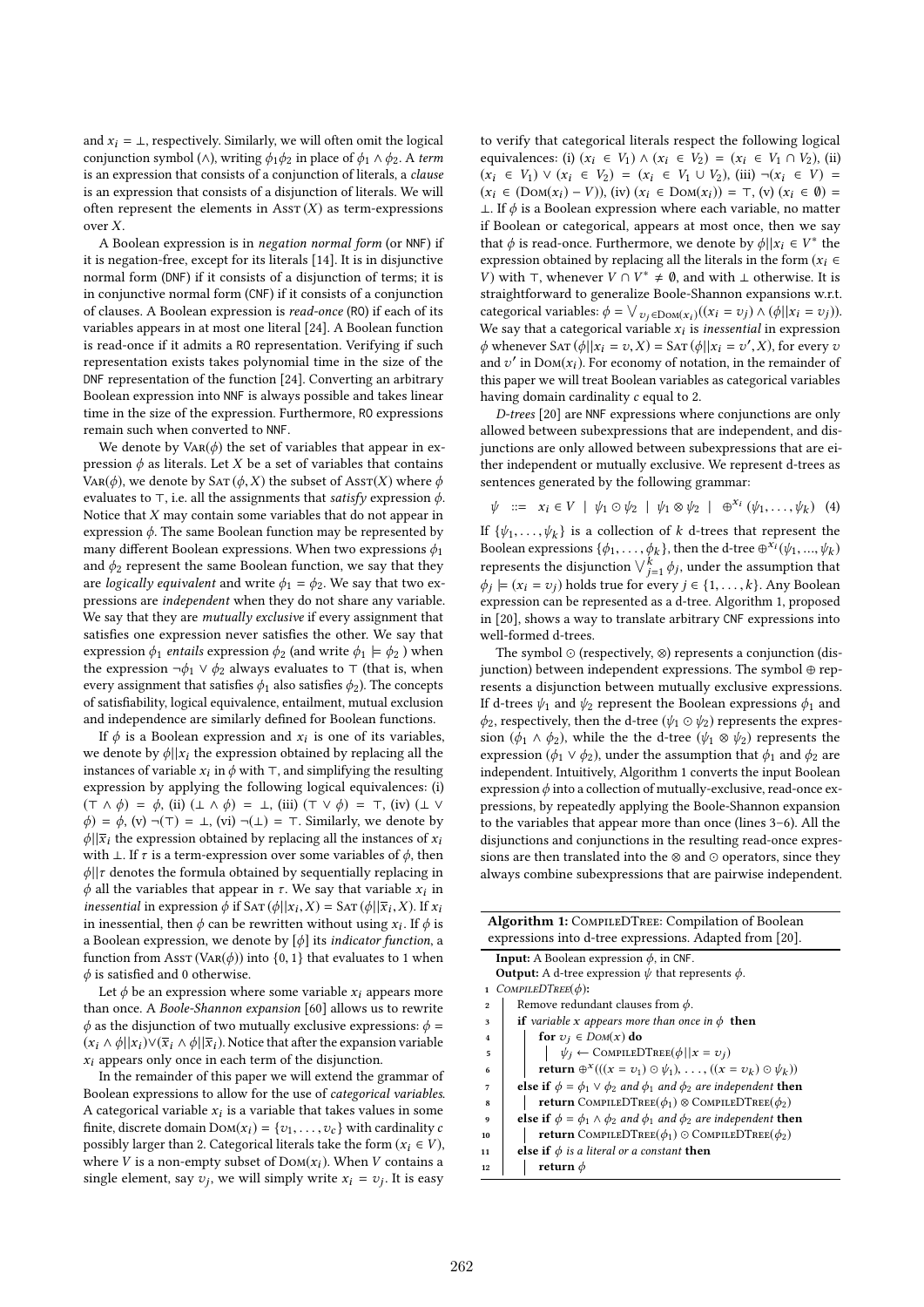Notice that the same Boolean expression may be represented by several different d-trees, depending on the order in which the Boole-Shannon expansions are performed. For example, the DNF expression  $x_1x_2x_3 \vee \overline{x}_1\overline{x}_2x_4 \vee x_1x_5$  may be represented as  $\oplus^{x_1}(((x_2\odot x_3)\otimes x_5),(\overline{x}_2\odot x_4))$  or as  $\oplus^{x_2}((x_1\odot(x_3\otimes x_5)),(\overline{x}_1\odot x_4)).$ 

Definition 1 (Almost Read-Once expressions). A d-tree  $\psi$  is almost read-once (ARO) if the operator  $\otimes$  is only applied to read-once subexpressions.

Notice that Algorithm 1, by design, always generates ARO expressions. Every Boolean expression can be compiled into an almost read-once d-tree, but the size of the d-tree can grow exponentially large w.r.t. the size of the expression.

#### 2.2 Dynamic Boolean Expressions

In this paper we introduce the concept of dynamic Boolean expression. A dynamic expression is a regular Boolean expression defined over the union of two disjoint sets of variables, the regular variables  $X = \{x_1, \ldots, x_n\}$  and the *volatile* variables  $Y =$  $\{y_1, \ldots, y_m\}$ . Each volatile variable  $y_j$  is associated with an *acti*-<br>vation condition  $AC(u)$ , a Boolean expression over the variables vation condition  $AC(y_i)$ , a Boolean expression over the variables in  $(X \cup Y) - \{y_i\}$ . We say that a volatile variable  $y_j$  is *active* when-<br>over its activation condition is satisfied. Possular variables in *Y*. ever its activation condition is satisfied. Regular variables in X are considered to be always active. A dynamic expression  $\phi$  must satisfy the following two properties: (i) for every volatile variable  $y_i$  and every assignment  $\tau \in SAT(\neg AC(y_i), \text{Var}(AC(y_i)))$  that leaves it inactive,  $y_i$  must be inessential w.r.t. expression  $\phi||\tau$ , (ii) if any volatile variable  $y_i$  is essential in the activation expression<br>of some other volatile variable  $y_i$ , then  $AC(y_i) = AC(y_i)$  must of some other volatile variable  $y_j$ , then  $AC(y_j) \models AC(y_i)$  must<br>hold true. Property (ii) induces a natural partial order  $\angle$  over hold true. Property (ii) induces a natural partial order  $\prec_a$  over the volatile variables, that describes the evaluation dependencies across the activation conditions: if  $R(y_i, y_j) \subset Y^2$  is the relation<br>that associates each volatile variable *u*, with all the other volatile that associates each volatile variable  $y_i$  with all the other volatile variables  $y_i$  that are essential in its activation expression, we define  $\leq_a$  as the transitive closure of R. It is easy to verify that  $\prec_a$  is transitive, asymmetric and irreflexive, and that  $y_i \prec_a y_i$ entails  $AC(y_i) \models AC(y_i)$ .

From now on we use the tuple  $(\phi, X, Y)$  to define a dynamic Boolean expression  $\phi$  with regular variables X and volatile variables Y. We denote by  $DSAT(\phi, X, Y)$  the set of assignments that satisfy  $\phi$  where all variables are active. More precisely, we define DSAT ( $\phi$ , X, Y) as the set of term-expressions { $\tau_1, \ldots, \tau_m$ } that satisfy the following properties:

(1)  $\forall \tau \in \text{DSAT}(\phi, X, Y)$   $X \subseteq \text{Var}(\tau) \subseteq X \cup Y$ 

(2)  $\forall \tau \in \text{DSAT}(\phi, X, Y)$   $\tau \models \phi$ 

- (3)  $\forall \tau' \in \text{SAT}(\phi) \exists \tau \in \text{DSAT}(\phi, X, Y) \quad \tau' \models \tau$
- (4)  $\forall \tau \in \text{DSAT}(\phi, X, Y)$  if  $y \in \text{Var}(\tau) \cap Y$  then  $\tau \models \text{AC}(y)$
- (5)  $\forall \tau \in \text{DSAT}(\phi, X, Y)$  if  $y \in Y \text{Var}(\tau)$  then  $\tau \models \neg AC(y)$ For example, if  $\phi = (x_1 \vee x_2) \wedge (\overline{x}_1 \vee y_1)$  and  $AC(y_1) = x_1$ ,

then  $\phi$  is a valid dynamic expression and DsAT  $(\phi, \{x_1, x_2\}, \{y_1\})$ is equal to  $\{x_1x_2y_1, \overline{x}_1x_2, x_1\overline{x}_2y_1\}$ . Notice that this set provides a compact representation of SAT  $(\phi, \{x_1, x_2, y_1\})$ , where variable  $y_1$  is ignored when inactive and therefore inessential.

PROPOSITION 1. All the terms in  $DSAT(\phi, X, Y)$  are mutually exclusive.

$$
\forall \tau, \tau' \in D\mathsf{SAT}(\phi, X, Y) \ \tau \neq \tau' \Rightarrow \tau \models \neg \tau'
$$
 (5)

PROOF. Let  $\tau$  and  $\tau'$  be two distinct terms in DSAT ( $\phi$ , X, Y). Let's assume, by contradiction, that  $\tau \wedge \tau'$  is satisfiable (i.e. the two terms are not mutually exclusive). It follows that  $\text{Var}(\tau)$  must be different from  $\text{Var}(\tau')$ . By property (1) we can conclude that

there is at least one volatile variable that is active in one term and inactive in the other. Let  $y$  be that variable. By properties (4) and (5) we can conclude that one of the terms entails  $AC(y)$ , while the other entails  $\neg AC(y)$ . This contradicts our initial assumption that  $\tau$  and  $\tau'$  are not mutually exclusive.  $\Box$ 

PROPOSITION 2. The disjunction of the terms in  $DSAT(\phi, X, Y)$  is logically equivalent to the disjunction of the terms in  $SAT(\phi, X \cup Y)$ .

$$
\nabla_{\tau \in DSAT(\phi, X, Y)} \tau = \nabla_{\tau' \in SAT(\phi, X \cup Y)} \tau'
$$
 (6)

PROOF. Let's denote by  $\phi_1$  the expression  $(\vee_{\tau \in \text{DSAT}} (\phi, X, Y) \tau)$ , the expression  $(\vee_{\tau \in \mathcal{L}} \mathcal{L} \mathcal{L} \mathcal{L} \mathcal{L} \mathcal{L} \mathcal{L} \mathcal{L} \mathcal{L} \mathcal{L} \mathcal{L} \mathcal{L} \mathcal{L} \mathcal{L} \mathcal{L} \mathcal{L} \mathcal{L} \mathcal{L} \mathcal{L} \mathcal{L} \mathcal{$ and by  $\phi_2$  the expression  $\vee_{\tau' \in \text{SAT}(\phi, X \cup Y)} \tau'$ . Since  $\phi_2$  is logically equivalent to  $\phi$ , by property (2) we can conclude that  $\phi_1 \models \phi_2$ . Let's now assume, by contradiction, that  $\phi_2$  does not entail  $\phi_1$ . This means that there is at least one term  $\tau'$  in SAT  $(\phi, X \cup Y)$ that does not satisfy  $\phi_1$ , nor any of the term expressions  $\tau$  in DSAT  $(\phi, X, Y)$ . This contradicts property (3), that states that there is at least one term  $\tau$  in DsAT  $(\phi, X, Y)$  such that  $\tau' \models \tau$ . We can conclude that  $\phi_2 \models \phi_1$  and that the two expressions are logically equivalent. □

PROPOSITION 3. Let  $(\phi_1, X_1, Y_1)$  and  $(\phi_2, X_2, Y_2)$  be two dynamic Boolean expressions that do not share any variable (i.e.  $(X_1 \cup Y_1) \cap (X_2 \cup Y_2) = \emptyset$ . Let  $X = X_1 \cup X_2$  and  $Y = Y_1 \cup Y_2$ . The conjunction of  $\phi_1$  and  $\phi_2$  is a well-defined dynamic Boolean expression ( $\phi_1 \wedge \phi_2$ , X, Y).

PROOF. In order to prove the thesis, we need to identify an activation condition for each volatile variable in  $Y = Y_1 \cup Y_2$ . For the variables in  $Y_1$  we keep the original activation conditions from expression  $(\phi_1, X_1, Y_1)$ ; similarly, for  $Y_2$  we use the original activation conditions from expression  $(\phi_2, X_2, Y_2)$ . In the resulting dynamic expression ( $\phi_1 \wedge \phi_2$ , X, Y) the set DsAT ( $\phi_1 \wedge \phi_2$ , X, Y) is equivalent to the set  $\{\tau_1 \wedge \tau_2 | (\tau_1, \tau_2) \in \text{DSAT}(\phi_1, X_1, Y_1) \times$ DSAT  $(\phi_2, X_2, Y_2)$ . The thesis follows immediately.  $\Box$ 

PROPOSITION 4. Let  $(\phi_1, X, Y_1)$  and  $(\phi_2, X, Y_2)$  be two mutually exclusive dynamic Boolean expressions that do not share any volatile variable  $(Y_1 \cap Y_2 = \emptyset)$ .

If every term in  $D<sub>SAT</sub>(\phi_1, X, Y_1)$  leaves all the variables in  $Y_2$ inactive, and every term in  $DSAT(\phi_2, X, Y_2)$  leaves all the variables in Y<sub>1</sub> inactive, then the disjunction ( $\phi_1 \lor \phi_2$ , X, Y<sub>1</sub>  $\cup$  Y<sub>2</sub>) is a welldefined dynamic Boolean expression.

PROOF. If we assign to the volatile variables in  $Y = Y_1 \cup Y_2$ the same activation conditions as in expressions  $(\phi_1, X, Y_1)$  and  $(\phi_2, X, Y_2)$ , then DsAT  $(\phi_1 \lor \phi_2, X, Y_1 \cup Y_2)$  consists of the union of Dsat  $(\phi_1, X, Y_1)$  and Dsat  $(\phi_2, X, Y_2)$ .

In order to represent dynamic Boolean expressions as d-trees, we extend the grammar from Equation 4 with an additional operator  $\bigoplus^{\text{AC}(y)}$ : if  $\psi_1$  and  $\psi_2$  are two d-trees representing the expressions  $\phi_1$  and  $\phi_2$ , respectively, then the d-tree  $\oplus$  AC(y)( $\psi_1$ ,  $\psi_2$ ) represents the disjunction  $\phi_1 \lor \phi_2$ , under the assumption that  $\phi_1 \models \neg AC(y)$  and  $\phi_2 \models AC(y)$  hold true, and that variable y is inessential in  $\phi_1$ . We define a *dynamic d-tree* as a collection of regular d-trees joint by the  $\oplus$ <sup>AC(y)</sup> operator.

PROPOSITION 5. Every dynamic Boolean expression  $\phi$  with regular variables X, volatile variables Y, and activation conditions  $AC(\cdot)$  can be represented as a dynamic d-tree that satisfies the ARO property.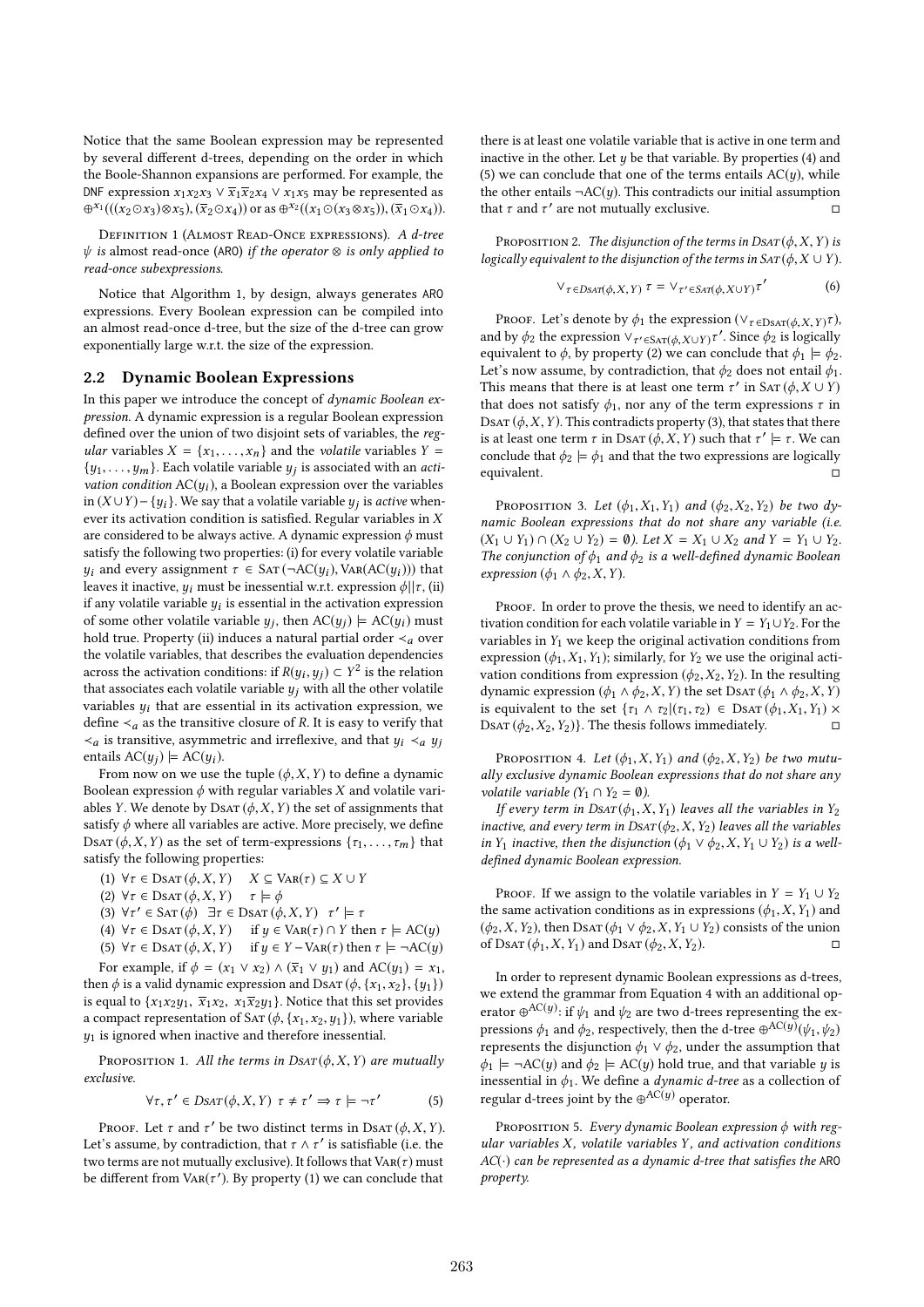Algorithm 2: CompileDynDTree: Compilation of dynamic Boolean expressions into dynamic d-trees.

| <b>Input:</b> A dynamic Boolean expression $(\phi, X, Y)$ .                                             |  |  |  |  |  |  |
|---------------------------------------------------------------------------------------------------------|--|--|--|--|--|--|
| <b>Output:</b> A dynamic d-tree expression $(\psi, X, Y)$ .                                             |  |  |  |  |  |  |
| COMPILEDYNDTREE $(\phi, X, Y)$ :<br>1                                                                   |  |  |  |  |  |  |
| if $Y \neq \emptyset$ then<br>$\overline{2}$                                                            |  |  |  |  |  |  |
| Let <i>y</i> be one of the maximal elements of <i>Y</i> w.r.t. $\prec_a$<br>3                           |  |  |  |  |  |  |
| $\psi_1 \leftarrow$ COMPILEDYNDTREE(( $\neg AC(y) \land \phi$ ), X, Y – {y})<br>$\overline{\mathbf{4}}$ |  |  |  |  |  |  |
| $\psi_2 \leftarrow$<br>5                                                                                |  |  |  |  |  |  |
| COMPILEDYNDTREE( $(AC(y) \wedge \phi)$ , $X \cup \{y\}$ , $Y - \{y\}$ )                                 |  |  |  |  |  |  |
| return $(\bigoplus^{\mathrm{AC}(y)}(\psi_1, \psi_2), X, Y)$<br>6                                        |  |  |  |  |  |  |
| else<br>7                                                                                               |  |  |  |  |  |  |
| <b>return</b> (COMPILEDTREE( $\phi$ ), X, 0)<br>8                                                       |  |  |  |  |  |  |
|                                                                                                         |  |  |  |  |  |  |

PROOF. Algorithm 2 (COMPILEDYNDTREE) transforms an arbitrary dynamic Boolean expression into a well-formed dynamic dtree. At lines 2–6 the algorithm recursively partitions Ass $\tau$  ( $X \cup Y$ ) into a collection of disjoint subsets, so that all the assignments in each subset all share the very same active variables. For each of these subsets, the algorithm compiles a regular d-tree expression over the appropriate active variables (line 8). Since the algorithm invokes the CompileDTree procedure, the resulting d-tree expression is guaranteed to be almost read-once. Notice that the disjunction  $\stackrel{\sim}{{\oplus}}^{AC(y)}(\psi_1,\psi_2)$  at line 6 does not represent a regular Boole-Shannon expansion, since variable  $y$  is made inessential (i.e. eliminated) only in  $\psi_1$ , and not in  $\psi_2$ .

 $\Box$ 

# 2.3 Boolean Expressions over Statistically Independent Random Variables

If  $x_i$  is a categorical variable with domain  $Dom(x_i) = \{v_1, \ldots, v_c\}$ <br>and  $\theta_i = (\theta_i, \ldots, \theta_i)$  is a cytector of non-negative real numand  $\theta_i = (\theta_{i,1}, \dots, \theta_{i,c})$  is a c-vector of non-negative real numbers that sum up to 1, we denote by  $P[x_i | \theta_i]$  the probability mass<br>function of a categorical distribution, that essigns value  $\alpha_i$  to function of a categorical distribution, that assigns value  $v_i$  to variable  $x_i$  with probability  $\theta_{i,j}$ 

$$
P[x_i|\theta_i] = \prod_{j=1}^{c} \theta_{i,j}^{[x_i = v_j]}
$$
 (7)

We can think at  $x_i$  as a categorically distributed random variable with parameters  $\theta_i$ . Notice that when  $c = 2$ , Equation 7 represents<br>the probability mass function of a Bernoulli distribution over the the probability mass function of a Bernoulli distribution over the domain of a Boolean variable. Let  $X = \{x_i\}_i$  be a collection of Bernoulli and categorical random variables parametrized by  $\Theta = {\theta_i}_i$ . It is easy to derive from Equation 7 a probability<br>distribution over the elements of  $\text{A}$  sex  $(Y)$ . Let  $\tau$  be an arbitrary distribution over the elements of Ass $\tau$  (X). Let  $\tau$  be an arbitrary term-expression in Ass $T(X)$ , its probability can be computed as follows

$$
P[\tau | \Theta] = \prod_{i=1}^{n} \prod_{j=1}^{c} \theta_{i,j}^{[\tau | = (x_i = v_j)]}
$$
(8)

 $i=1$   $j=1$ <br>Notice that Equation 8 states that all the random variables in X are statistically independent, i.e. for every pair of distinct variables  $x_1$  and  $x_2$ ,  $P[x_1, x_2 | \Theta] = P[x_1 | \Theta] \cdot P[x_2 | \Theta]$ . If  $\phi$  is a Boolean expression over X, we define  $P[\phi|\Theta]$  as the probability of sampling from Ass $\mathbf{r}(X)$  an assignment that satisfies  $\phi$ .

$$
P[\phi|\Theta] = \sum_{\tau \in \text{SAT}(\phi, X)} P[\tau|\Theta] \tag{9}
$$

Computing  $P[\phi|\Theta]$  is known to be #P-hard in the size of  $\phi$  [66]. If  $ψ$  is a d-tree expression representing  $φ$ , computing  $P[φ|Θ]$  takes polynomial time in the size of  $\psi$  [20]. Algorithm 3, adapted from

Algorithm 3: PROBDTREE: Computation of the probability of a d-tree expression being satisfied. Adapted from [20].

| <b>Input:</b> A d-tree expression $\psi$ , a probability distribution $P[\cdot   \Theta]$ . |  |  |  |  |  |  |
|---------------------------------------------------------------------------------------------|--|--|--|--|--|--|
| <b>Output:</b> The probability $P[\psi \Theta]$ .                                           |  |  |  |  |  |  |
| 1 $PROBITER(\psi, \Theta)$ :                                                                |  |  |  |  |  |  |
| if $\psi = (x_i = v_i)$ then<br>$\overline{2}$                                              |  |  |  |  |  |  |
| return $\theta_{i,i}$<br>3                                                                  |  |  |  |  |  |  |
| else if $\psi = \psi_1 \odot \psi_2$ then<br>$\mathbf{I}$                                   |  |  |  |  |  |  |
| <b>return</b> PROBDTREE( $\psi_1$ , $\Theta$ ) · PROBDTREE( $\psi_2$ , $\Theta$ )<br>5      |  |  |  |  |  |  |
| else if $\psi = \psi_1 \otimes \psi_2$ then<br>6                                            |  |  |  |  |  |  |
| return                                                                                      |  |  |  |  |  |  |
| $1 - [(1 - \text{ProbDTREE}(\psi_1, \Theta)) \cdot (1 - \text{ProbDTREE}(\psi_2, \Theta))]$ |  |  |  |  |  |  |
| else if $\psi = \psi_1 \oplus \psi_2$ then<br>8                                             |  |  |  |  |  |  |
| <b>return</b> PROBDTREE( $\psi_1$ , $\Theta$ ) + PROBDTREE( $\psi_2$ , $\Theta$ )<br>q      |  |  |  |  |  |  |

[20], shows how to compute  $P[\psi|\Theta]$ . Notice that the algorithm works seamlessly with both regular and dynamic d-tree expressions. If  $\phi_1$  and  $\phi_2$  are two Boolean expressions over X, we denote by  $P[\phi_1 | \phi_2, \Theta]$  the probability of sampling from SAT  $(\phi_2, X)$  an assignment that also satisfies  $\phi_1$ . Such probability can be computed as follows

$$
P[\phi_1|\phi_2,\Theta] = \frac{P[\phi_1 \wedge \phi_2|\Theta]}{P[\phi_2|\Theta]}
$$
(10)

 $P[\phi_1 | \phi_2, \Theta] = P[\phi_2 | \Theta]$ <br>We can use Equation 10 to define a proper probability distribution over SAT ( $\phi$ , X), the subset of AssT (X) where expression  $\phi$  is satisfied: we simply associate each term  $\tau$  in SAT  $(\phi, X)$  with the probability  $P[\tau | \phi, \Theta]$ . It is easy to verify that  $\sum_{\tau \in \text{SAT}(\phi, X)} P[\tau | \phi, \Theta] = 1$ .<br>Similarly we can associate each term  $\tau'$  in Dear ( $\phi$  X, Y) with Similarly, we can associate each term  $\tau'$  in DSAT ( $\phi$ , X, Y) with the probability  $P[\tau'|\phi, \Theta]$  and obtain a proper probability distribution over  $Des\tau(\phi, Y, Y)$ . For brayity we will denote both tribution over  $DSAT(\phi, X, Y)$ . For brevity we will denote both distributions by  $P[\cdot|\phi,\Theta]$ .

Let  $\phi$  by a dynamic Boolean expression and  $\psi$  be one of its almost read-once dynamic d-tree representations. In the following we will show that sampling from  $DSAT(\phi, X, Y)$  w.r.t. distribution  $P[\cdot|\phi,\Theta]$  takes linear time in the size of  $\psi$ . First we show that sampling from the solutions of a read-once expression takes linear time w.r.t. the size of the expression. Given a read-once expression  $\psi$  and a set of parameters  $\Theta$ , Algorithm 4 (SAMPLEREADONCESAT) returns a term expression from  $SAT(\phi, \text{Var}(\phi))$ , sampled w.r.t. the distribution <sup>P</sup>[·|ψ, Θ]. Algorithm 5 (SampleReadOnceUnsat) returns a term from  $SAT(\neg \psi, \text{Var}(\psi))$ , sampled w.r.t. the distribution  $P[\cdot | \neg \psi, \Theta]$ . Notice that the two Algorithms invoke each other at lines 19 and 21. Both Algorithms assume that all the subexpressions  $\psi_i$  appearing in the input expression  $\psi$  have been pre-annotated with their respective probabilities  $P[\psi_i | \Theta]$ . This computation can be done in linear time using Algorithm 3 and it is computation can be done in linear time using Algorithm 3 and it is here omitted for the sake of conciseness. Lines 2-7 in Algorithm 4 are straightforward: if we need to sample a term expression from SAT (( $x_i \in V$ ), { $x_i$ }), we simply sample a value from V according to the categorical distribution  $P[\cdot|x_i \in V, \Theta]$ ; if instead we need to sample a term from SAT (( $\psi_1 \odot \psi_2$ ), X), we simply sample one satisfying assignment for each expression and then merge the pair into a single assignment. To better understand lines 8–23, consider the following Proposition:

PROPOSITION 6. Let  $\{\psi_1, \ldots, \psi_k\}$  be a collection of k mutually<br>clusive Boolean expressions and let  $\psi^*$  be the disjunction  $\chi^k$  ,  $\psi_k$ exclusive Boolean expressions and let  $\psi^*$  be the disjunction  $\vee_{i=1}^k \psi_i$ .<br>For every expression  $\psi_i$ , in  $\mathcal{W}_i$ ,  $\psi_i$ , the following holds true exclusive Boolean expressions and let  $\psi^*$  be the disjunction  $\vee_{i=1}^{\infty}$ ?<br>For every expression  $\psi_j$  in  $\{\psi_1, \dots, \psi_k\}$  the following holds true

$$
P[\psi_j|\psi^*,\Theta] = \frac{P[\psi_j|\Theta]}{\sum_{i=1}^k P[\psi_i|\Theta]} \tag{11}
$$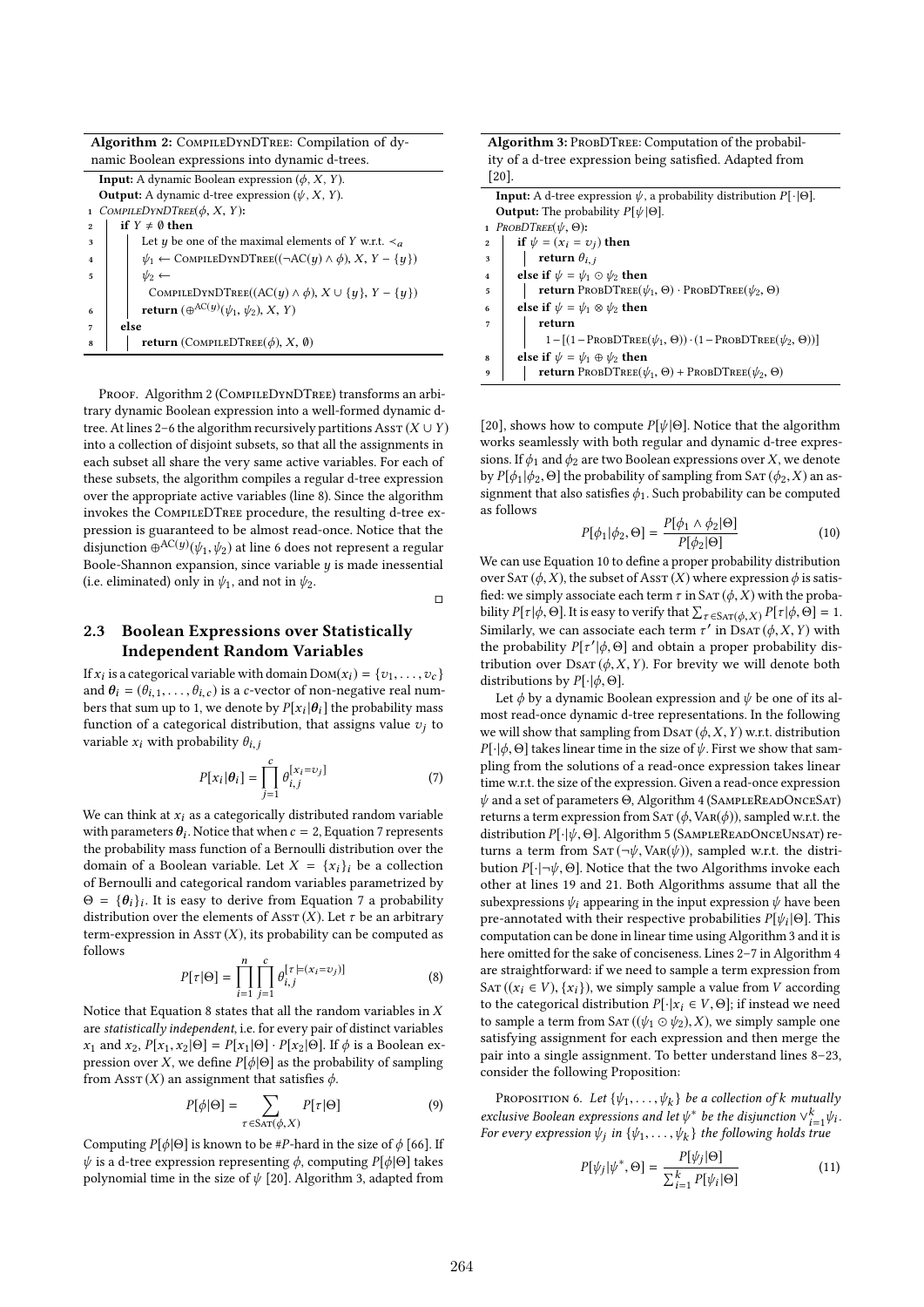| Algorithm 4: SAMPLEREADONCESAT                                                                                                                                              |                                                                                    |                                             | Algorithm 5: SAMPLEREADONCEUNSAT                                                                                                                                                   |  |  |
|-----------------------------------------------------------------------------------------------------------------------------------------------------------------------------|------------------------------------------------------------------------------------|---------------------------------------------|------------------------------------------------------------------------------------------------------------------------------------------------------------------------------------|--|--|
| <b>Input:</b> A read-once expression $\psi$ , a probability distribution $P[\cdot \Theta]$ .<br><b>Output:</b> A term-expression $\tau$ sampled from SAT ( $\psi$ , X) with |                                                                                    |                                             | <b>Input:</b> A read-once expression $\psi$ , a probability distribution $P[\cdot   \Theta]$ .<br><b>Output:</b> A term-expression $\tau$ sampled from SAT ( $\neg \psi$ , X) with |  |  |
|                                                                                                                                                                             | probability $P[\tau   \psi, \Theta]$ .                                             | probability $P[\tau   \neg \psi, \Theta]$ . |                                                                                                                                                                                    |  |  |
|                                                                                                                                                                             | 1 SAMPLEREADONCESAT( $\psi$ , $\Theta$ ):                                          | 1 SAMPLEREADONCEUNSAT( $\psi$ , $\Theta$ ): |                                                                                                                                                                                    |  |  |
| $\mathbf{2}$                                                                                                                                                                | if $\psi = (x_i \in V)$ then                                                       | $\overline{2}$                              | if $\psi = (x_i \in V)$ then                                                                                                                                                       |  |  |
| 3                                                                                                                                                                           | <b>return</b> $(x_i = v^*)$ , with $v^*$ sampled from $P[x_i   x_i \in V, \Theta]$ | 3                                           | <b>return</b> $(x_i = v^*)$ , with $v^*$ sampled from $P[x_i   x_i \notin V, \Theta]$                                                                                              |  |  |
| $\overline{4}$                                                                                                                                                              | else if $\psi = \psi_1 \odot \psi_2$ then                                          | $\bf{4}$                                    | else if $\psi = \psi_1 \otimes \psi_2$ then                                                                                                                                        |  |  |
| 5                                                                                                                                                                           | $\tau_1 \leftarrow$ SAMPLEREADONCESAT $(\psi_1, \Theta)$                           | 5                                           | $\tau_1 \leftarrow$ SAMPLEREADONCEUNSAT $(\psi_1, \Theta)$                                                                                                                         |  |  |
| 6                                                                                                                                                                           | $\tau_2 \leftarrow$ SAMPLEREADONCESAT $(\psi_2, \Theta)$                           | 6                                           | $\tau_2 \leftarrow$ SAMPLEREADONCEUNSAT $(\psi_2, \Theta)$                                                                                                                         |  |  |
| $\overline{7}$                                                                                                                                                              | return $\tau_1 \wedge \tau_2$                                                      | return $\tau_1 \wedge \tau_2$<br>7          |                                                                                                                                                                                    |  |  |
| 8                                                                                                                                                                           | else if $\psi = \psi_1 \otimes \psi_2$ then                                        | 8                                           | else if $\psi = \psi_1 \odot \psi_2$ then                                                                                                                                          |  |  |
| 9                                                                                                                                                                           | $w_1 \leftarrow P[\psi_1 \Theta] \cdot P[\psi_2 \Theta]$                           | 9                                           | $w_1 \leftarrow (1 - P[\psi_1   \Theta]) \cdot (1 - P[\psi_2   \Theta])$                                                                                                           |  |  |
| 10                                                                                                                                                                          | $w_2 \leftarrow P[\psi_1 \Theta] \cdot (1 - P[\psi_2 \Theta])$                     | 10                                          | $w_2 \leftarrow (1 - P[\psi_1   \Theta]) \cdot P[\psi_2   \Theta]$                                                                                                                 |  |  |
| 11                                                                                                                                                                          | $w_3 \leftarrow (1 - P[\psi_1   \Theta]) \cdot P[\psi_2   \Theta]$                 | 11                                          | $w_3 \leftarrow P[\psi_1 \Theta] \cdot (1 - P[\psi_2 \Theta])$                                                                                                                     |  |  |
| 12                                                                                                                                                                          | $w_5 \leftarrow w_1 + w_2 + w_3$                                                   | 12                                          | $w_5 \leftarrow w_1 + w_2 + w_3$                                                                                                                                                   |  |  |
| 13                                                                                                                                                                          | $r \leftarrow \text{RNDUNIFORM}(0.1)$                                              | 13                                          | $r \leftarrow \text{RNDUNIFORM}(0.1)$                                                                                                                                              |  |  |
| 14                                                                                                                                                                          | if $r < w_1/w_s$ then                                                              | 14                                          | if $r < w_1/w_s$ then                                                                                                                                                              |  |  |
| 15                                                                                                                                                                          | $\tau_1 \leftarrow$ SAMPLEREADONCESAT $(\psi_1, \Theta)$                           | 15                                          | $\tau_1 \leftarrow$ SAMPLEREADONCEUNSAT $(\psi_1, \Theta)$                                                                                                                         |  |  |
| 16                                                                                                                                                                          | $\tau_2 \leftarrow$ SAMPLEREADONCESAT $(\psi_2, \Theta)$                           | 16                                          | $\tau_2 \leftarrow$ SAMPLEREADONCEUNSAT $(\psi_2, \Theta)$                                                                                                                         |  |  |
| else if $r < (w_1 + w_2)/w_s$ then<br>17                                                                                                                                    |                                                                                    | 17                                          | else if $r < (w_1 + w_2)/w_s$ then                                                                                                                                                 |  |  |
| 18                                                                                                                                                                          | $\tau_1 \leftarrow$ SAMPLEREADONCESAT $(\psi_1, \Theta)$                           | 18                                          | $\tau_1 \leftarrow$ SAMPLEREADONCEUNSAT $(\psi_1, \Theta)$                                                                                                                         |  |  |
| 19                                                                                                                                                                          | $\tau_2 \leftarrow$ SAMPLEREADONCEUNSAT $(\psi_2, \Theta)$                         | 19                                          | $\tau_2 \leftarrow$ SAMPLEREADONCESAT $(\psi_2, \Theta)$                                                                                                                           |  |  |
| 20                                                                                                                                                                          | else                                                                               | 20                                          | else                                                                                                                                                                               |  |  |
| 21                                                                                                                                                                          | $\tau_1 \leftarrow$ SAMPLEREADONCEUNSAT $(\psi_1, \Theta)$                         | 21                                          | $\tau_1 \leftarrow$ SAMPLEREADONCESAT $(\psi_1, \Theta)$                                                                                                                           |  |  |
| 22                                                                                                                                                                          | $\tau_2 \leftarrow$ SAMPLEREADONCESAT $(\psi_2, \Theta)$                           | 22                                          | $\tau_2 \leftarrow$ SAMPLEREADONCEUNSAT $(\psi_2, \Theta)$                                                                                                                         |  |  |
| 23                                                                                                                                                                          | return $\tau_1 \wedge \tau_2$                                                      | 23                                          | return $\tau_1 \wedge \tau_2$                                                                                                                                                      |  |  |
|                                                                                                                                                                             |                                                                                    |                                             |                                                                                                                                                                                    |  |  |

Proof.

$$
P[\psi_j|\psi^*,\Theta] = \frac{P[\psi_j \wedge \psi^*|\Theta]}{P[\psi^*|\Theta]} = \frac{P[\psi_j|\Theta]}{P[\psi^*|\Theta]} = \frac{P[\psi_j|\Theta]}{\sum_{i=1}^k P[\psi_i|\Theta]} \quad (12)
$$

To sample a term that satisfies  $\psi_1 \otimes \psi_2$ , at lines 8–23 Algorithm 4 samples one expression from the set  $\{(\psi_1 \psi_2), (\neg \psi_1 \psi_2), (\psi_1 \neg \psi_2)\}$ w.r.t. distribution  $P[\cdot | (\psi_1 \vee \psi_2), \Theta]$  and then proceeds to sample a satisfying assignment for the selected expression. Notice that the three expressions are all mutually exclusive, and this makes it easy to compute  $P[\cdot | (\psi_1 \vee \psi_2), \Theta]$ , as per Proposition 6. Similar considerations apply to Algorithm 5.

Algorithm 6 (SampleDSat) generalizes Algorithm 4 to sample from DsAT  $(\psi, X, Y)$ , the set of terms that satisfy a dynamic dtree expression  $\psi$ . Notice that the Algorithm takes linear time in the size of  $\psi$  and works exclusively with almost-read-once expressions, as the ones generated by Algorithm 2.

## 2.4 Boolean Expressions over Exchangeable Random Variables

Let  $x_i$  be a categorical variable with domain  $Dom(x_i) = \{v_1, \ldots, v_c\}$ and  $\alpha_i = (\alpha_{i,1}, \ldots, \alpha_{i,c})$  be a c-vector of real-valued positive numbers. We denote by  $P[x_i|\alpha_i]$  the probability mass function of a Dirichlet-categorical compound distribution.

$$
P[x_i|\boldsymbol{\alpha}_i] = \int_{\mathcal{S}_c} P[x_i|\boldsymbol{\theta}_i] \cdot p[\boldsymbol{\theta}_i|\boldsymbol{\alpha}_i] \, d\boldsymbol{\theta}_i \tag{13}
$$

In Equation 13 the probability mass function  $P[x_i|\theta_i]$  is defined<br>as in Equation 7, the symbol S, denotes the e-dimensional probas in Equation 7, the symbol  $S_c$  denotes the c-dimensional probabilistic simplex (the set of all real-valued c-vectors whose components are non-negative and sum up to one), while  $p[\theta_i | \alpha_i]$ 

denotes the probability density function of a Dirichlet distribution:  $\alpha_i$ , j−1

$$
p[\theta_i|\alpha_i] = \frac{\prod_{j=1}^c \theta_{i,j}^{\alpha_{i,j}-1}}{B(\alpha_i)}
$$
(14)

 $P[\mathbf{v}_1 | \mathbf{w}_1] = \mathbf{B}(\alpha_i)$ <br>In Equation 14 the symbol  $\mathbf{B}(\cdot)$  denotes the *generalized Beta func*tion, which serves as a normalizing factor in  $p[\theta_i|\alpha_i]$ .

$$
\boldsymbol{B}(\boldsymbol{\alpha}_i) = \int_{\mathcal{S}_c} \prod_{j=1}^c \theta_{i,j}^{\alpha_{i,j}-1} \ d\theta_i = \frac{\prod_{j=1}^c \Gamma(\alpha_{i,j})}{\Gamma(\sum_{j=1}^c \alpha_{i,j})}
$$
(15)

By  $\Gamma(\alpha)$  we denote the standard Gamma function  $\int_0^{+\infty} z^{\alpha-1} e^{-z} dz$ .<br>Under the above assumptions, we can describe x, as a categorically Under the above assumptions, we can describe  $x_i$  as a categoricallydistributed random variable whose parameters are determined

# Algorithm 6: SAMPLEDSAT **Input:** An almost read-once dynamic d-tree expression  $\psi$ , a probability distribution  $P[\cdot | \Theta]$ . **Output:** A term-expression  $\tau$  sampled from DsAT ( $\psi$ , X) with probability  $P[\tau | \psi, \Theta]$ . 1 SAMPLEDSAT( $\psi$ , X, Y,  $\Theta$ ):<br>2 **if**  $Y \neq \emptyset$  and  $\psi = \oplus^A$ 2 if  $Y \neq \emptyset$  and  $\psi = \bigoplus^{AC(y)} (\psi_1, \psi_2)$  then  $r \leftarrow \text{RNDUNIFORM}(0,1)$ <br>4 if  $r < (P[\psi_1 | \Theta] / (P[\psi_1$ 4 if  $r < (P[\psi_1 | \Theta] / (P[\psi_1 | \Theta] + P[\psi_2 | \Theta]))$  then<br>5 instances contain SAMPLEDSAT( $\psi_1, X, Y - \{u\}, \Theta$ ) 5 **return** SAMPLEDSAT( $\psi_1$ , *X*, *Y* – {*y*}, Θ) else <sup>6</sup> else 7 **return** SAMPLEDSAT $(\psi_2, X \cup \{y\}, Y - \{y\}, \Theta)$ <br>**8 else if**  $\psi = \bigoplus_{k=1}^{\infty} f((x = y_k) \odot \psi_k)$   $((x = y_k) \odot \psi_k)$  $\text{else if } \psi = \bigoplus^{\mathcal{X}} (((x = v_1) \odot \psi_1), \dots, ((x = v_k) \odot \psi_k))$ then 9  $w_s \leftarrow \sum_{i=1}^k P[(x = v_i) \wedge \psi_i | \Theta]$ <br>
Sample  $v_s \in \text{Dom}(x)$  with prob 10 Sample  $v_j \in \text{Dom}(x)$  with prob.  $P[(x = v_j) \land \psi_j | \Theta] / w_s$ 11 **return** SAMPLEDSAT $(\psi_j, X, \emptyset, \Theta)$  $12 \quad |$  else 13 | return SAMPLEREADONCESAT $(\psi, \Theta)$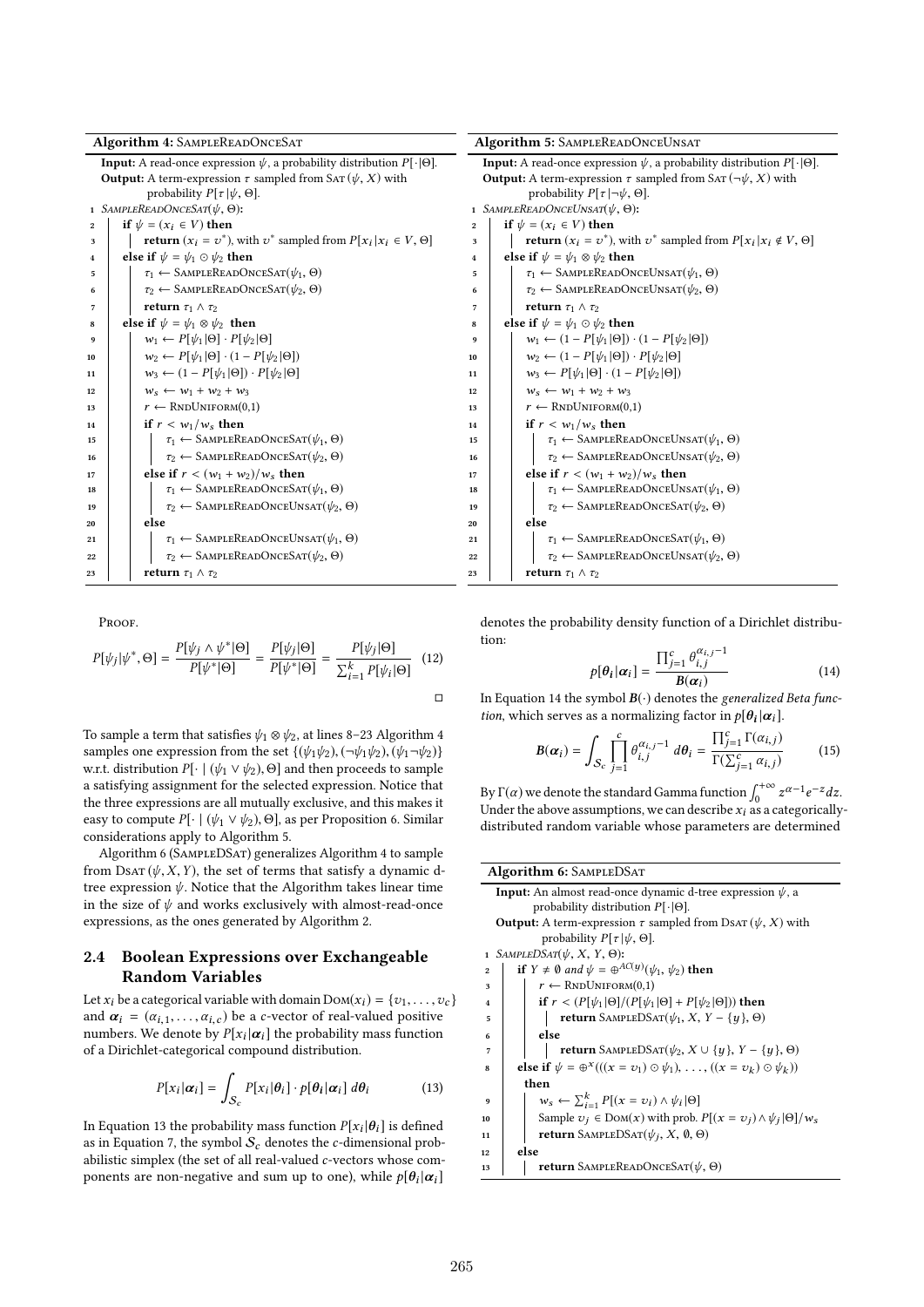by another random variable  $(\theta_i)$  that is Dirichlet-distributed. Accordingly we will often refer to  $p(\theta_i|\alpha_i)$  as the *prior density* of cordingly, we will often refer to  $p[\theta_i|\alpha_i]$  as the *prior density* of random variable  $\theta_i$ , to  $P[x_i|\alpha_i]$  as the *likelihood* of random variable random variable  $\theta_i$ , to  $P[x_i | \alpha_i]$  as the likelihood of random vari-<br>able x, and to  $\alpha_i$  as to a set of hyper parameters. The integral able  $x_i$ , and to  $\alpha_i$  as to a set of *hyper-parameters*. The integral<br>in Equation 13 odmits a closed solution, that provides a conin Equation 13 admits a closed solution, that provides a convenient way to express the likelihood  $P[x_i|\alpha_i]$  as a categorical distribution: distribution:

$$
P[x_i|\alpha_i] = \frac{\prod_{j=1}^{c} \alpha_{i,j}^{[x_i=v_j]}}{\sum_{j=1}^{c} \alpha_{i,j}}
$$
(16)

Let  $\hat{\mathbf{x}}_i = {\hat{x}_i[1], \dots, \hat{x}_i[q]}$  be a set of q categorically-distributed<br>rendom veribles that take values in Dov(x) and all share the random variables that take values in  $Dom(x_i)$  and all share the same random parameters vector  $\theta_i$ . By construction, vector  $\hat{x}_i$ <br>is a random variable itself and follows a Dirichlet-multinomial is a random variable itself and follows a Dirichlet-multinomial compound distribution.

$$
P[\hat{\mathbf{x}}_i | \alpha_i] = \int_{\mathcal{S}_c} P[\hat{\mathbf{x}}_i | \theta_i] \cdot p[\theta_i | \alpha_i] d\theta_i \tag{17}
$$

In Equation 17 the symbol  $P[\hat{\mathbf{x}}_i | \theta_i]$  represents the probability<br>mass function of a multinomial distribution. If we denote by mass function of a multinomial distribution. If we denote by  $n(\hat{x}_i, v_j)$  the number of times random variable  $x_i$  takes value  $v_j$ <br>in  $\hat{x}_i$ , then  $P[\hat{x}_i | \theta_i]$  is defined as follows: in  $\hat{\boldsymbol{x}}_i$ , then  $P[\hat{\boldsymbol{x}}_i | \boldsymbol{\theta}_i]$  is defined as follows:

$$
P[\hat{\mathbf{x}}_i | \theta_i] = \prod_{j=1}^c \theta_{i,j}^{n(\hat{\mathbf{x}}_i, v_j)}
$$
(18)  
Under the above assumptions, we say that the random variables

 $\{\hat{x}_i[1], \ldots, \hat{x}_i[q]\}$  are pairwise *exchangeable* [15] and *condition*ally independent. They are exchangeable because  $P[\hat{x}_i|\alpha_i]$  is in-<br>varient w.r.t. to any permutation of the assignments to the vorivariant w.r.t. to any permutation of the assignments to the variables in  $\{\hat{x}_i[1], \ldots, \hat{x}_i[q]\}$ . They are conditionally independent because they are statistically independent whenever the value of random variable  $\theta_i$  is known. In other words, for every pair of distinct variables  $\hat{\mathcal{E}}$ . In and  $\hat{\mathcal{E}}$ . In and  $\hat{\mathcal{E}}$ .  $P[\hat{\mathcal{E}}$ . In and  $\hat{\mathcal{E}}$ . In and  $\hat{\mathcal{E}}$ . In and  $\hat{\mathcal{E}}$ . In and  $\hat{\mathcal{E}}$ distinct variables  $\hat{x}_i[n_1]$  and  $\hat{x}_i[n_2]$  in  $\hat{x}_i$ ,  $P[\hat{x}_i[n_1], \hat{x}_i[n_2] | \theta_i] =$ <br> $P[\hat{x}_i[n_1][\theta_i], P[\hat{x}_i[n_2]]$  Both proporties follow immediately  $P[\hat{x}_i[n_1]|\theta_i] \cdot P[\hat{x}_i[n_2]|\theta_i]$ . Both properties follow immediately from Equation 18. From now on, we will refer to the variables  $\{\hat{x}_i[1], \ldots, \hat{x}_i[q]\}$  as exchangeable instances of latent variable  $x_i$ .<br>The likelihood of a set of instances ( $P[\hat{x}_i|\alpha_j]$ ) can be expressed The likelihood of a set of instances  $(P[\hat{x}_i|\alpha_i])$  can be expressed<br>os follows as follows

$$
P[\hat{\mathbf{x}}_i | \alpha_i] = \frac{\Gamma(\sum_{j=1}^c \alpha_{i,j})}{\Gamma(q + \sum_{j=1}^c \alpha_{i,j})} \cdot \prod_{j=1}^c \frac{\Gamma(\alpha_{i,j} + n(\hat{\mathbf{x}}_i, \upsilon_j))}{\Gamma(\alpha_{i,j})}
$$
(19)

Notice that, by Equation 19, the probability  $P[\hat{x}_i[n_1], \hat{x}_i[n_2] | \alpha_i]$ is not equal to  $P[\hat{x}_i[n_1] | \alpha_i] \cdot P[\hat{x}_i[n_2] | \alpha_i]$ . In other words, when the value of variable  $\theta_i$  is not known, the random variables  $\hat{x}_i[n_1]$ <br>and  $\hat{x}_i[n_2]$  are not statistically independent. Since the Divisible and  $\hat{x}_i[n_2]$  are *not* statistically independent. Since the Dirichlet distribution is a conjugate prior for the multinomial distribution, the *posterior density*  $p[\hat{\theta}_i|\hat{x_i}, \alpha_i]$  is another Dirichlet distribution:

$$
p[\theta_i|\hat{\mathbf{x}}_i, \alpha_i] = \frac{P[\hat{\mathbf{x}}_i|\theta_i] \cdot p[\theta_i|\alpha_i]}{P[\hat{\mathbf{x}}_i|\alpha_i]} = \frac{\prod_{j=1}^c \theta_{i,j}^{\alpha_{i,j}+n(\hat{\mathbf{x}}_i, \upsilon_j)-1}}{B(\alpha_i+n(\hat{\mathbf{x}}_i))}
$$
(20)

In Equation 20 the symbol  $n(\hat{x}_i)$  denotes the c-vector  $(n(\hat{x}_i, v_1),$ <br>  $n(\hat{x}_i, v_1)$ . The posterior predictive  $P[x_i | \hat{x}_i, \alpha_i]$  takes a form ...,  $n(\hat{\mathbf{x}}_i, v_c)$ ). The *posterior predictive*  $P[\mathbf{x}_i | \hat{\mathbf{x}}_i, \alpha_i]$  takes a form similar to Equation 16 similar to Equation 16

$$
P[x_i|\hat{\boldsymbol{x}}_i,\boldsymbol{\alpha}_i] = \int_{S_c} P[x_i|\theta_i] \cdot p[\theta_i|\hat{\boldsymbol{x}}_i,\boldsymbol{\alpha}_i] d\theta_i = \frac{\prod_{j=1}^c (\alpha_{i,j} + n(\hat{\boldsymbol{x}}_i, v_j))^{[x_i = v_j]}}{\sum_{j=1}^c (\alpha_{i,j} + n(\hat{\boldsymbol{x}}_i, v_j))}
$$
(21)

Let  $X = \{x_i\}_i$  be a collection of random variables,  $A = \{\alpha_i\}_i$ be a set of hyper-parameters associated with the variables in  $X$ , and  $\hat{X} = \bigcup_{x_i \in X} (\hat{x}_i)$  be a collection of exchangeable instances of the variables in X. Two distinct random variables in  $\hat{X}$  are statistically independent when they refer to distinct variables in  $X$ ;

otherwise they are exchangeable and conditionally independent (but not fully independent). Similarly to what we did in the previous sections, we can build Boolean expressions using the random variables in  $\hat{X}$  (instead of X) as literals. We call these formulas o-expressions (or observed expressions), to distinguish them from regular expressions that only refer to variables in X. Let  $\phi$  be an o-expression. We say that  $\phi$  is *correlation-free* if each random variable appearing in it is statistically independent from all the others. This means that each variable in  $X$  can contribute at most one instance to  $\phi$ , and the same instance may possibly appear more than once. For example, the *o*-expression  $(\hat{x}_1[1]\hat{x}_2[1] \vee \neg \hat{x}_1[1]\hat{x}_3[1])$ is correlation-free, but the o-expression  $(\hat{x}_1[1]\neg\hat{x}_1[2])$  is not. We say that two  $o$ -expressions  $\phi_1$  and  $\phi_2$  are conditionally independent when  $Var(\phi_1)$  and  $Var(\phi_2)$  do not overlap. We say that they are independent when  $P[\phi_1 \wedge \phi_2 | \alpha_1, \alpha_2] = P[\phi_1 | \alpha_1] \cdot P[\phi_2 | \alpha_2]$ . This happens when there are no two variable instances from  $\phi_1$  and  $\phi_2$  that refer to the same variable in X. For example, the o-expressions  $(\hat{x}_1[1]\neg \hat{x}_2[1])$  and  $(\hat{x}_1[2]\neg \hat{x}_2[2])$  are conditionally independent, but not fully independent; the o-expressions  $(\hat{x}_1[1]\neg \hat{x}_2[1])$  and  $(\hat{x}_3[1]\neg \hat{x}_4[1])$ , on the other hand, are fully independent. It is easy to see that full statistical independence implies conditional independence. Let  $\tau$  be a term expression in Ass $T(\hat{X} - \text{Var}(\phi))$ , that assigns a value to every random variable in  $\hat{X}$  that does not appear in *o*-expression  $\phi$ . By construction,  $\tau$ and  $\phi$  are conditionally independent. Let  $\psi$  be an almost readonce d-tree expression, obtained by applying Algorithm 2 to o-expression ϕ. If ϕ is correlation-free, then so is ψ and we can use Algorithm 6 to sample terms from SAT  $(\phi, \text{Var}(\phi))$  w.r.t. conditional distribution  $P[\cdot | \tau, A]$ . Similarly, we can use Algorithm 3 to compute  $P[\phi | \tau, A]$ . Notice that  $P[\cdot | \tau, A]$  assigns to each random variable in  $VAR(\phi)$  a marginal likelihood that is a simple categorical distribution, as per Equation 21. Similar considerations apply to dynamic Boolean expressions.

#### 3 GAMMA PROBABILISTIC DATABASES

The data model we introduce here is a generalization of the Dirichlet Probabilistic Databases that were originally proposed in [46].

DEFINITION 2 (δ-TUPLES AND δ-TABLES). Let V be a finite set of two or more tuples that all share the same schema. A  $\delta$ -tuple  $x_i$ is defined as a Dirichlet-categorical random variable, with latent parameters  $\theta_i$  and known hyper-parameters  $\alpha_i$ , that takes values in  $V = A \hat{s}$  to the sequence of pairwise independent  $\hat{s}$  turbles V. A δ-table is a finite collection of pairwise independent δ-tuples, whose domains do not overlap but all share the same schema.

Example 3.1. Figure 2 depicts two  $\delta$ -tables, "Roles" (R) and "Seniority"  $(S)$ , and one deterministic relation "Evidence"  $(E)$ . The first  $\delta$ -table consists of two  $\delta$ -tuples, labeled  $x_1$  and  $x_2$ . They encode a probabilistic hypothesis about the roles served by two employees in a fictitious company. In the example, each employee can serve in exactly one of three positions: Tech Lead, Developer or QA Engineer. The two  $\delta$ -tuple assign a probability to each one of these positions. Each  $\delta$ -tuple is associated with a bundle of three regular tuples, that defines its domain: the first  $\delta$ -tuple  $(x_1)$ takes values in the set {(Ada, Lead), (Ada, Dev), (Ada, QA)}, the second one  $(x_2)$  takes values in the set {(Bob, Lead), (Bob, Dev), (Bob, QA)}. For convenience each value is annotated with a unique identifier  $(v_{1,1}, v_{1,2}, \text{etc.})$ . Each  $\delta$ -tuple  $x_i$  is also annotated with<br>a vector of latent parameters' identifiers  $\theta_i$ , together with an a vector of latent parameters' identifiers  $\theta_i$ , together with an assignment to the hyper parameters  $\alpha_i$ , that fully determine its assignment to the hyper-parameters  $\alpha_i$ , that fully determine its<br>distribution. When we donist a  $\delta$  table in tabular form, we report distribution. When we depict a  $\delta$ -table in tabular form, we report the variables' identifiers in column  $X$ , the values' identifiers in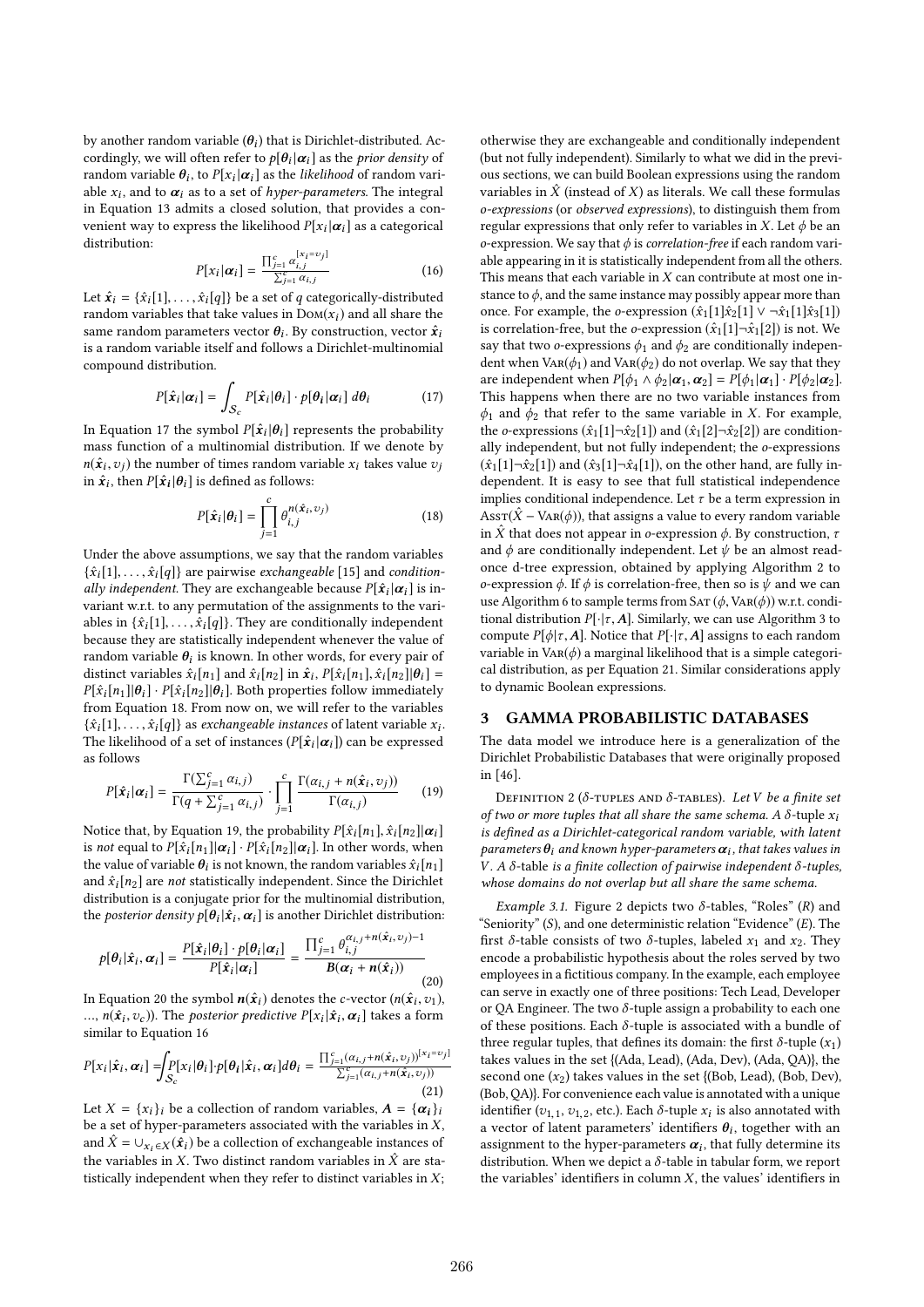| Roles(R) |      |       |           |                |                           |  |  |
|----------|------|-------|-----------|----------------|---------------------------|--|--|
| emp      | role | Х     |           | Θ              |                           |  |  |
| Ada      | Lead | $x_1$ | $v_{1,1}$ | $\theta_{1,1}$ | $\alpha_{1,1} = 4.1$      |  |  |
| Ada      | Dev  | $x_1$ | $v_{1,2}$ | $\theta_{1,2}$ | $\alpha_{1,2} = 2.2$      |  |  |
| Ada      | QA   | $x_1$ | $v_{1,3}$ | $\theta_{1,3}$ | $\alpha_{1,2} = 1.3$      |  |  |
| Bob      | Lead | $x_2$ | $v_{2,1}$ | $\theta_{2,1}$ | $\alpha_{2,1} = 1.1$      |  |  |
| Bob      | Dev  | $x_2$ | $v_{2,2}$ | $\theta_{2,2}$ | $\alpha_{2,2} = 3.7$      |  |  |
| Bob      | OA   | $x_2$ | $v_{2,3}$ | $\theta_{2.3}$ | $= 0.2$<br>$\alpha_{2,3}$ |  |  |

|     |        | Evidence $(E)$ |           |                |                                     |      |                |
|-----|--------|----------------|-----------|----------------|-------------------------------------|------|----------------|
| emp | exp    |                |           | Θ              |                                     | role | Φ              |
| Ada | Senior | $x_3$          | $v_{3.1}$ | $\theta_{3,1}$ | $\alpha_{3.1} = 1.6$                | Lead | e <sub>1</sub> |
| Ada | Junior | $x_3$          | $v_{3,2}$ | $\theta_{3,2}$ | $\alpha_{3,2} = 1.2$                | Dev  | e <sub>2</sub> |
| Bob | Senior | $x_4$          | $v_{4.1}$ | $\theta_{4,1}$ | $\alpha_{4.1} = 9.3$                | QA   | e <sub>3</sub> |
| Bob | Junior | $x_4$          | $v_{4.2}$ |                | $\theta_{4.2}$ $\alpha_{4.2} = 9.7$ |      |                |
|     |        |                |           |                |                                     |      |                |

Figure 2: A simple Gamma Probabilistic Database.

column V, the latent parameters in columns  $\Theta$  and the hyperparameters in column A. A term expression in  $\text{Ass}(\{x_1, x_2\})$ represents a possible world for δ-table "Roles", i.e. a deterministic relation with exactly two tuples. For example, the term  $(x_1 =$  $v_{1,1}$ )  $\wedge$  ( $x_2 = v_{2,2}$ ) identifies the possible world of  $\delta$ -table "Roles" where Ada is a tech lead and Bob is a developer. Overall, δ-table "Roles" can be seen as a probability distribution over the collection of its six possible worlds. Each possible world  $\tau \in \text{Assr}(\{x_1, x_2\})$ has probability  $P[\tau|A]$  defined as follows:

$$
P[\tau | \mathbf{A}] = \prod_{i=1}^{n} \left( \frac{\prod_{j=1}^{c} \alpha_{i,j}^{\lceil \tau | = (x_i = v_j) \rceil}}{\sum_{j=1}^{c} \alpha_{i,j}} \right)
$$
(22)

**DEFINITION 3 (GAMMA PROBABILISTIC DATABASE).** A Gamma Probabilistic Database is a finite collection of  $\delta$ -tables and regular, deterministic relations.

The two  $\delta$ -tables R and S in Figure 2, together with the deterministic table E, exemplify a well-formed Gamma Probabilistic Database. In the following, with limited abuse of notation, we use  $X$  to denote the set of all the  $\delta$ -tuples in a Gamma database  $({x_i}_i)_i$ , V to denote the set of all the value-identifiers  $({v_i}_i)_i$ ,  $\theta$ , to denote the set of all the latent parameters  $({A_i}_i)$  and  $A_i$ Θ to denote the set of all the latent parameters  $({\lbrace \theta_i \rbrace}_i)$  and A to denote the set of all the hyper-parameters  $({\lbrace \alpha_i \rbrace}_i)$  For the to denote the set of all the hyper-parameters  $({\alpha}_{i})_{i}$ ). For the sets of electric and without look of concretivation, we are going sake of clarity, and without lack of generalization, we are going to assume that all the tuples in the deterministic relations are annotated with a unique identifier  $({e_1, e_2, \ldots})$ .

The elements of  $\text{Assr}(X)$  represent the *possible worlds* of a Gamma database. If  $\phi$  is a Boolean expression with VAR( $\phi$ )  $\subseteq X$ , then the probability of sampling a possible world that satisfies  $\phi$ is given by the following Equation

$$
P[\phi|A] = \sum_{\tau \in \text{SAT}(\phi, X)} P[\tau|A]
$$
 (23)

Just like regular, deterministic databases, Gamma Probabilistic Databases support the execution of queries. We represent queries using positive set-based relational algebra operators [1]:  $\sigma_c$  (selection),  $\pi$  (projection),  $\approx$  (natural join). A Boolean query is a relational algebra expression whose last operation is  $\pi_{\emptyset}(\cdot)$ , the projection over the empty schema  $\emptyset$ . If R is a deterministic relation instance, the operator  $\pi_{\emptyset}(R)$  returns the value ⊤ whenever *R* contains at least one tuple, and the value  $⊥$  when *R* is empty. If q is a Boolean query, we denote by  $P[q|A]$  the probability of sampling a possible world where  $q$  evaluates to ⊤. Notice that possible worlds are well-formed deterministic database instances, hence query evaluation is well defined. It is well-known that Boolean queries can be represented in terms of Boolean expressions encoding their lineage [8, 26]. Lineage expressions are built according to the following rules:

- (1) the lineage of a deterministic tuple  $e_i$  is the term  $e_i = T$ .<br>(2) the lineage of a  $\delta$  tuple value  $g_i$ , is the term  $x_i = g_i$ .
- (2) the lineage of a  $\delta$ -tuple value  $v_{i,j}$  is the term  $x_i = v_{i,j}$ .<br>(3) if t is a tuple obtained by joining tuples to not to will
- (3) if t is a tuple obtained by joining tuples  $t_1$  and  $t_2$ , with lineage  $\phi_1$  and  $\phi_2$ , then the lineage of t is  $\phi_1 \wedge \phi_2$ .
- (4) if t is a tuple with lineage  $\phi$ , then  $\sigma_c(t)$  has lineage  $\phi$  when t satisfies condition c, and lineage  $\perp$  otherwise.
- (5) if deterministic relation R contains tuples  $\{t_1, \ldots, t_n\}$  with lineage expressions  $\{\phi_1, \ldots, \phi_n\}$ , then expression  $\pi_{\emptyset}(R)$ has lineage  $\vee_{i=1}^{n} \phi_i$ .

Example 3.2. Let  $q$  be a Boolean query defined as follows

 $q = \pi_{\emptyset}(\sigma_{\text{role}=\text{Leader}} \wedge \exp = \text{Senior}}(\text{Roles} \bowtie \text{Seniority}))$ 

The lineage of q is  $((x_1 = v_{1,1})(x_3 = v_{3,1})) \vee ((x_2 = v_{2,1})(x_4 =$  $v_{4,1}$ )). Notice that q identifies the set of possible worlds where there is at least one senior tech lead.

If q is a Boolean query and  $\phi$  is its lineage expression, the probability of sampling a possible world where  $q$  evaluates to ⊤ (that we denote as  $P[q|A]$ ) is equal to the probability of sampling a possible world where  $\phi$  is satisfied (P[ $\phi$ |A]). This means that we can use Algorithms 2 and 3 to compute  $P[q|A]$ , or Algorithm 6 to sample a possible world where  $q$  evaluates to ⊤. Furthermore, we can compute the posterior density of any latent parameter  $\theta_i$ in  $\Theta$  w.r.t. the observation of query q being satisfied [46]:

$$
p[\theta_i|\phi, A] = \sum_{j=1}^{c} p[\theta_i|(x_i = v_j), A] \cdot P[(x_i = v_j)|\phi, A] \qquad (24)
$$

By construction, the literals of a lineage expression  $\phi$  may refer to either deterministic tuples or to  $\delta$ -tuples. If all the literals in  $\phi$  refer to deterministic tuples, then  $P[\phi|A]$  must be equal to 1 and we say that  $\phi$  is a *deterministic* lineage expression. If at least one the literals in  $\phi$  refers to  $\delta$ -tuple, we say that  $\phi$  is a nondeterministic lineage expression. Notice that all the considerations we made in Section 2.3 remain valid for lineage expressions.

From now on, for the sake of conciseness, we will identify Boolean queries with their lineage expressions (and often write  $\phi$  in place of q). When a Boolean query  $\phi$  represents an observed event that is used to derive a posterior density, as in Equation 24, we call  $\phi$  a *query-answer*.

A Belief Update [46] is the act of re-parametrizing the probabilistic database to minimize the Kullback–Leibler (KL) divergence between the database itself and its posterior distribution w.r.t. some query-answer  $\phi$ . The KL-divergence is defined as follows:

$$
KL^{\text{div}}(A', A) = \sum_{i=1}^{n} \int_{\text{Dom}(\theta_i)} p[\theta_i | \phi, A] \cdot \ln \left( \frac{p[\theta_i | \phi, A]}{p[\theta_i | A']} \right) d\theta_i
$$
\n(25)

In response to observing  $\phi$ , a Belief Update replaces the old parameters  $A$  with a new set of parameters  $A^*$ , defined as follows

$$
A^* = \underset{A'}{\text{arg min }} \text{KL}^{\text{div}}(A', A) \tag{26}
$$

As shown in [46],  $A^*$  can be computed by matching the sufficient statistics of  $p[\Theta|A^*]$  with the ones of  $p[\Theta|\phi, A]$ . To do so, one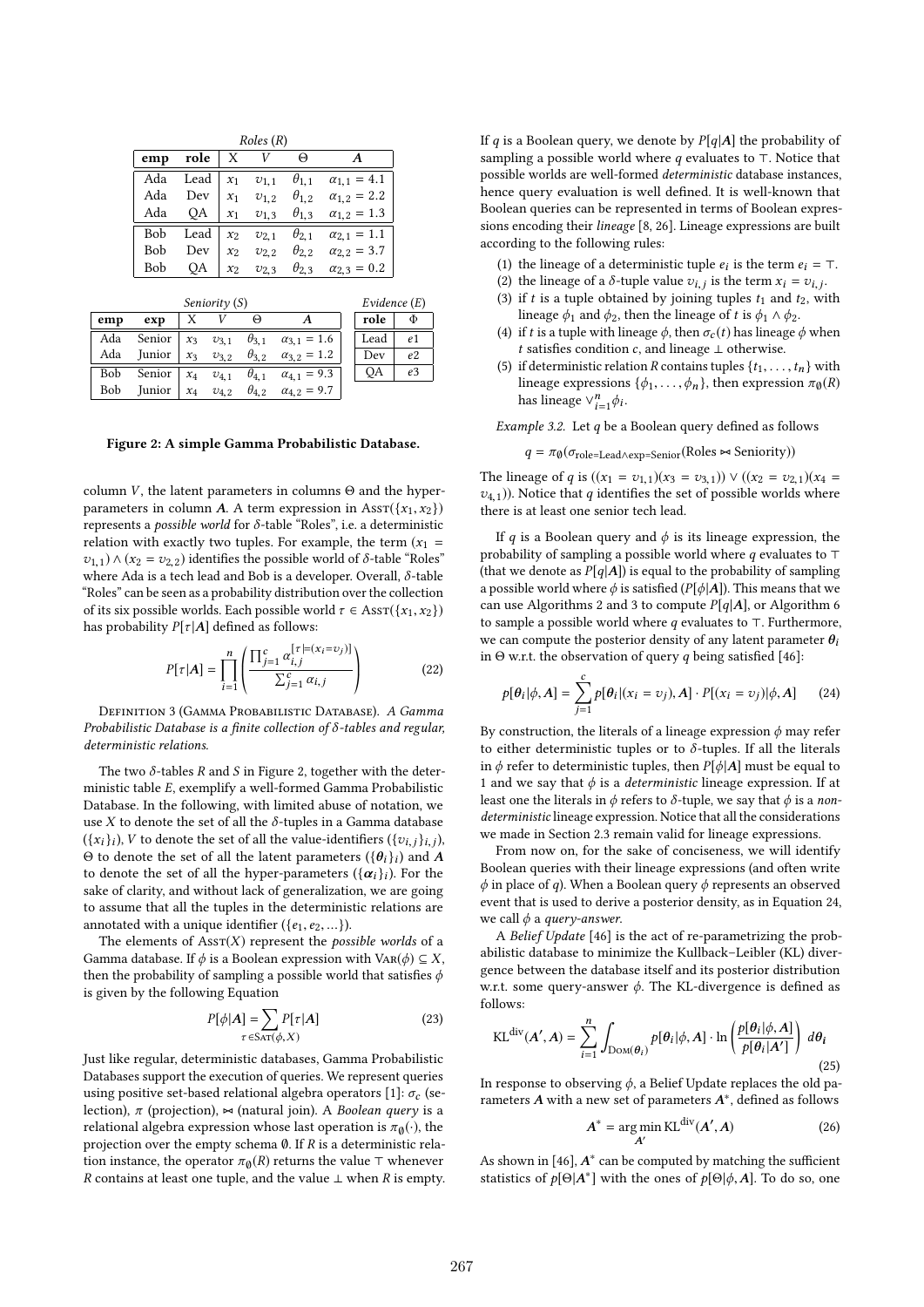should pick  $A^*$  to satisfy the following set of constraints:

$$
\forall \theta_{i,j} \int_0^1 \ln(\theta_{i,j}) \cdot p[\theta_{i,j} | \boldsymbol{\alpha}_i^*] d\theta_{i,j} = \int_0^1 \ln(\theta_{i,j}) \cdot p[\theta_{i,j} | \phi, \boldsymbol{\alpha}_i] d\theta_{i,j}
$$
\n(27)

The integrals on the left-hand side of Equation 27 admit a closed solution  $(F(\alpha_{i,j})-F(\sum_{j=1}^c \alpha_{i,j})$ , where  $F(\cdot)$  denotes the Digamma<br>function). Eurthermore, [46] shows that the expectations on the function). Furthermore, [46] shows that the expectations on the right-hand side of Equation 27 can be computed in polynomial time in the size of the database whenever  $\phi$  is a hierarchical query [13]. Beyond hierarchical queries, computing a Bayesian update remains a #P-hard problem in the general case.

## 3.1 Exchangeable query-answers

The framework proposed in [46] defines Belief Updates under the assumption that all query-answers are Boolean-valued, correlationfree, and pair-wise independent. In this paper we relax the latter assumption, allowing the use of exchangeable query-answers, represented by Boolean expressions that are conditionally independent. Before doing so, we formalize the concepts of  $cp$ -table [63] and  $o$ -table. Let  $\mathcal H$  be a Gamma probabilistic database, and q be a non-Boolean query. Running q against  $H$  produces a cptable  $q(\mathcal{H})$ , that is a regular relation instance where each tuple is annotated with its lineage expression [63].

Example 3.3. Let  $q$  be a non-Boolean query defined as follows

$$
q = \pi_{role}(\sigma_{role \neq QA \land exp=Senior}(Roles \Join Seniority))
$$

Its execution against the Gamma probabilistic database  $H$  from Figure 2 produces the cp-table  $q(\mathcal{H})$  shown in Figure 3. Notice that the two lineage expressions in  $q(\mathcal{H})$  are not independent.

| $ $ role |                                                                                       |
|----------|---------------------------------------------------------------------------------------|
|          | Lead $(x_1 = v_{1,1} \wedge x_3 = v_{3,1}) \vee (x_2 = v_{2,1} \wedge x_4 = v_{4,1})$ |
|          | Dev $(x_1 = v_{1,2} \wedge x_3 = v_{3,1}) \vee (x_2 = v_{2,2} \wedge x_4 = v_{4,1})$  |
|          |                                                                                       |

Figure 3: The cp-table generated by query  $q(\mathcal{H})$ .

Both deterministic relations and  $\delta$ -tuples qualify as  $cp$ -tables, since they have well-defined lineage expressions. Furthermore, cp-tables are closed w.r.t. the operators  $\sigma$ ,  $\pi$  and  $\approx$ : running a query against a set of cp-tables returns another cp-table. Let's denote by  $\Phi = {\phi_1, \ldots, \phi_r}$  the set of lineage expressions in a  $cp$ -table. It is easy to see that each item in  $\Phi$  represents a Boolean query. Therefore, in the following we will model cp-tables as finite collections of Boolean queries, and identify non-Boolean queries by the lineage expressions they generate (accordingly, we will often write  $\Phi$  in place of  $q$ ).

Let  $\phi$  and  $\chi$  be two independent lineage expressions, generated by two distinct, independent *cp*-tables. We denote by  $o<sub>\gamma</sub>(\phi)$ the o-expression obtained by replacing in  $\phi$  each literal in the form  $(x_i \in V)$  with the expression  $(\hat{x}_i[\chi] \in V)$ . In other words,  $o<sub>\gamma</sub>(\phi)$  replaces every random variable in  $\phi$  with an exchangeable instance of it, defined as per Section 2.4. We say that the o-expression  $o<sub>γ</sub>(φ)$  is an *exchangeable observation* of expression  $φ$ , identified by  $\chi$ . In order to generate exchangeable observations, we extend our query language with a new relational algebra operator, the sampling-join  $(\Join$ ::).

DEFINITION 4 (SAMPLING-JOIN,  $\Join$ ::). Let  $R_1$  and  $R_2$  be two cptables. The expression  $(R_1 \Join R_2)$  denotes a many-to-one natural join, where the join attributes form a key for the right-hand side  $R_2$ 

(hence, each tuple in  $R_1$  can have at most one matching tuple in  $R_2$ ). Let  $t_1$  be a tuple from  $R_1$ , with lineage  $\chi$ , and  $t_2$  be a tuple from  $R_2$ , with lineage  $\phi$ . If  $t_3$  is a tuple in  $(R_1 \Join R_2)$ , obtained by joining  $t_1$ with t<sub>2</sub>, then its lineage is defined as ( $\chi \wedge o_{\chi}(\phi)$ ). In other words, every tuple in  $(R_1 \Join R_2)$  represents an exchangeable observation of a tuple from  $R_2$ .

If  $\chi$  is a deterministic lineage expression, then  $(\chi \wedge \mathfrak{o}_{\chi}(\phi))$ is a well-formed  $o$ -expression, since  $\chi$  has no random variables. Furthermore, if  $\chi$  is an o-expression (generated by another sampling join), then ( $\chi \wedge o_{\chi}(\phi)$ ) is a well-defined dynamic Boolean o-expression (as per Section 2.2), with regular variables  $\text{Var}(\chi)$ and volatile variables  $\text{Var}(\mathfrak{o}_{\chi}(\phi))$ , where all the volatile variables share the same activation condition  $\chi$ .

DEFINITION 5 (o-TABLE). We define o-tables as cp-tables whose lineage formulas consist of o-expressions, that can be either regular or dynamic Boolean expressions.

The sampling-join between a deterministic relation and a cptable always generates an o-table. The same applies to samplingjoins between o-tables and cp-tables. Furthermore, under the assumptions stated in Properties 3 and 4, o-tables are closed w.r.t. the projection  $(\pi)$ , join  $(\infty)$  and selection  $(\sigma)$  operators. In other words, we allow the join of two o-tables only when they are independent; we also allow the use of projection over an otable only when it merges tuples that are mutually exclusive and have activation conditions that respect the assumptions stated in Property 4. We say that an o-table is safe when all its lineage expressions Φ are pairwise conditionally independent.

Example 3.4. Let  $q(\mathcal{H})$  be the cp-table defined in Example 3.3, and  $E$  be the deterministic relation from Figure 2. The sampling join ( $E \bowtie$ ::  $q(\mathcal{H})$ ) returns the o-table shown in Figure 4. Notice that the two lineage expressions in  $(E \Join : \boldsymbol{q}(\mathcal{H}))$  are conditionally independent, therefore the o-table is safe.

| $e_1 \wedge (\hat{x}_1[e_1] = v_{1,1} \wedge \hat{x}_3[e_1] = v_{3,1}) \vee $<br>$\cdots \vee (\hat{x}_2[e_1] = v_{2,1} \wedge \hat{x}_4[e_1] = v_{4,1})$<br>Lead<br>$e_2 \wedge (\hat{x}_1[e_2] = v_{1,2} \wedge \hat{x}_3[e_2] = v_{3,1}) \vee $<br>$\cdots \vee (\hat{x}_2[e_2] = v_{2,2} \wedge \hat{x}_4[e_2] = v_{4,1})$<br>Dev | role |  |
|---------------------------------------------------------------------------------------------------------------------------------------------------------------------------------------------------------------------------------------------------------------------------------------------------------------------------------------|------|--|
|                                                                                                                                                                                                                                                                                                                                       |      |  |
|                                                                                                                                                                                                                                                                                                                                       |      |  |
|                                                                                                                                                                                                                                                                                                                                       |      |  |
|                                                                                                                                                                                                                                                                                                                                       |      |  |

Figure 4: The *o*-table generated by query  $(E \Join z; q(\mathcal{H}))$ .

Let  $\Phi = \{(\phi_1, X_1, Y_1), \ldots, (\phi_r, X_r, Y_r)\}$  be the set of lineage expressions generated by a safe o-table. Notice that the elements of Φ can be either regular or dynamic Boolean expressions. Collectively, they identify a set of possible worlds  $W$  for the underlying database:  $W = \left\{ \bigwedge_{i=1}^{r} \tau_i | (\tau_1, ..., \tau_r) \in (\text{DSAT}(\phi_1, X_1, Y_1) \times ... \times \text{DSAT}(\phi_r, X_r, Y_r)) \right\}$  While we cannot use Algorithm 6 to sample DsAT  $(\phi_r, X_r, Y_r)$ }. While we cannot use Algorithm 6 to sample directly from W w.r.t. the conditional distribution  $P[\cdot|\Phi, A]$ , it is straightforward to design a Gibbs sampler [23] to perform approximate sampling over W. To do so, we model each expression  $\phi_i$ in  $\Phi$  as a random variable that takes values in DsAT  $(\phi_i, X_i, Y_i)$ .<br>We initialize the sampler by assigning to each  $\phi_i$ , a satisfying We initialize the sampler by assigning to each  $\phi_i$  a satisfying assignment  $\tau_i$  from DsAT  $(\phi_i, X_i, Y_i)$ , chosen at random. We de-<br>note by  $\chi_i$ , the conjunction of all these setisfying terms. Notice note by  $w_0$  the conjunction of all these satisfying terms. Notice that  $w_0$  is a term-expressions in W. In order to sample a new possible world w.r.t.  $P[\cdot | \Phi, A]$  we build a Markov chain of possible worlds, having  $P[\cdot|\Phi, A]$  as stationary distribution. If  $w_n$ is some arbitrary possible world in  $W$ , its successor  $w_{n+1}$  in the chain is obtained by choosing at random one expression  $\phi_i$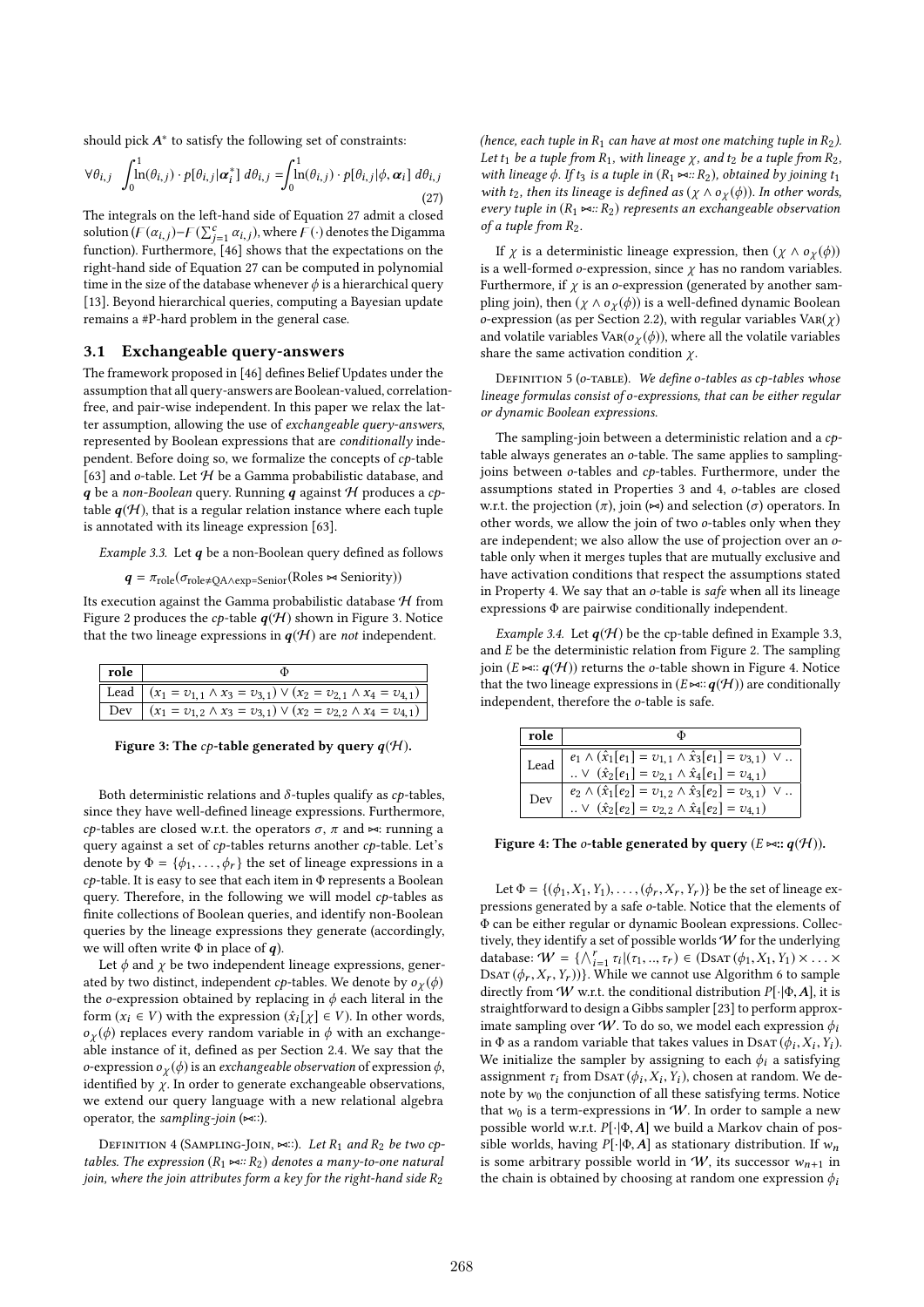in Φ, and re-assigning a satisfying term to it, sampled from the conditional distribution  $P[\cdot|\overline{w}_n^{-i}, A]$ . The symbol  $\overline{w}_n^{-i}$  denotes the conjunction of all the terms in w., with the exclusion of  $\tau_i$ , the conjunction of all the terms in  $w_n$  with the exclusion of  $\tau_i$ , the one assigned to expression  $\phi_i$ . As discussed in Section 2.4, we can use Algorithm 6 to semple a term from  $\text{Desr}(\phi_i, Y, Y_i)$  we t can use Algorithm 6 to sample a term from DsAT  $(\phi_i, X_i, Y_i)$  w.r.t.<br>distribution  $PL \rightarrow A1$ distribution  $P[\cdot | w_n^{-i}, A]$ .

PROPOSITION 7. The probability of transitioning from possible world w<sub>n</sub> to possible world w<sub>n+1</sub> is equal the probability of transitioning from  $w_{n+1}$  to  $w_n$ . Thus, the proposed Markov chain of possible worlds is reversible.

PROOF. Let's denote by  $\tau_i$  and  $\tau'_i$  the terms assigned to expres-<br>n  $\phi_i$  by possible worlds  $\psi_i$  and  $\psi_i$  correctively. The probasion  $\phi_i$  by possible worlds  $w_n$  and  $w_{n+1}$ , respectively. The proba-<br>bility of transitioning from  $w_i$ , to  $w_{i+1}$  is given by  $(P[\tau/|\omega^{-i} A]$ . bility of transitioning from  $w_n$  to  $w_{n+1}$  is given by  $(P[\tau'_i|w_n^{-i}, A] \cdot P[u_{n+1}]$  $P[w_n | A]$ ). Similarly, the probability of transitioning from  $w_{n+1}$ <br>to  $w_n$  is given by  $(P[x_n]w^{-1} - A]$ ,  $P[x_{n-1} | A]$ ). Since  $w_n$  and to  $w_n$  is given by  $(P[\tau_i]w_{n+1}^{-i}, A] \cdot P[w_{n+1} | A]$ ). Since  $w_n$  and to  $w_n$  is given by  $(P[\tau_i|w_{n+1}, A] \cdot P[w_{n+1}|A])$ . Since  $w_n$  and  $w_{n+1}$  only differs in the value assigned to  $\phi_i$ , we can infer that  $w^{-i} = w^{-i}$ . Eurthermore  $P[w | A] = (P[\tau, |w^{-i} A] \cdot P[w^{-i} A])$  $w_n^{-i} = w_{n+1}^{-i}$ . Furthermore  $P[w_n|A] = (P[\tau_i]w_n^{-i}, A] \cdot P[w_n^{-i}, A]$ <br>and  $P[w_{n+1}|A] = (P[\tau_1]w_1^{-i}, A]$ ,  $P[w_1^{-i}, A]$ ). The thesis follows and  $P[w_{n+1}^{\text{+}}|A] = (P[\tau_i^{\prime} | w_n^{-i}, A] \cdot P[w_n^{-i}, A])$ . The thesis follows immediately. □

Since it is always possible to transition between two arbitrary possible worlds in  $W$  in a finite number of steps, the proposed Markov chain is irreducible. Furthermore, the chain is aperiodic, since the choice of the expression  $\phi_i$  to be used in a transition is made at random.

If Φ is a set of lineage expressions generated by a safe <sup>o</sup>-table, we can use the proposed Gibbs sampling strategy to perform an approximate Belief Update w.r.t. the event of observing all the expressions in Φ being satisfied. Such Belief Update should minimize the KL-divergence between the database and the posterior distribution  $P[\Theta|\Phi, A]$ . As discussed in Section 3, the parametervector  $A^*$  that minimizes the KL-divergence w.r.t. the posterior distribution is the one that satisfies the following set of constraints:

$$
\forall \theta_{i,j} \quad \int_0^1 \ln(\theta_{i,j}) \cdot p[\theta_{i,j} | \boldsymbol{\alpha}_i^*] \ d\theta_{i,j} = \int_0^1 \ln(\theta_{i,j}) \cdot p[\theta_{i,j} | \Phi, \boldsymbol{\alpha}_i] \ d\theta_{i,j}
$$
\n(28)

Let  $\hat{W}$  be a finite collection of possible worlds that satisfy all the expressions in Φ, sampled from  $P[\cdot|\Phi, A]$  with the Gibbs method described above. In order to approximate  $A^*$ , we can approximate the expectations on the right-hand side of Equation 28 as follows:

$$
\int_0^1 \ln(\theta_{i,j}) p[\theta_{i,j}|\Phi,\alpha_i] d\theta_{i,j} \approx \frac{1}{|\hat{\mathcal{W}}|} \sum_{\hat{w}_i \in \hat{\mathcal{W}}} \int_0^1 \ln(\theta_{i,j}) p[\theta_{i,j}|\hat{w}_i,A] d\theta_{i,j}
$$
\n(29)

Since  $p[\theta_{i,j}|\hat{w}_i, A]$  is a Dirichlet density function, the integrals on<br>the right hand side of Faustion 20 slumpy admit a closed solution the right-hand side of Equation 29 always admit a closed solution (the same closed solution that we identified for the left-hand side of Equation 27).

# 3.2 Latent Dirichlet Allocation with Query-Answers

In this Section we show how to express the Latent Dirichlet Allocation model (or LDA [6]) in terms of query-answers. Let's assume that the text corpus is stored in a deterministic relation called "Corpus"  $(C)$  with three attributes,  $dID$ ,  $ps$  and  $wID$ , that represent a document-identifier, a positional index, and a wordidentifier, respectively. If there are  $D$  documents of average length L, then relation C has  $(D \cdot L)$  records. Let W denote the size of the vocabulary (i.e. the number of distinct values in column

wID in C). We model each topic as a  $\delta$ -tuple with cardinality W and parameters' vector  $\beta$ , stored in a  $\delta$ -table called "Topics" (T). If there are a total of  $K$  topics, then relation  $T$  consists of K  $\delta$ -tuples, for a total of  $(K \cdot W)$  tuples. We assume that all the hyper-parameters  $\beta$  in T are set to the same fixed value  $\beta^*$ , imposing a symmetric Dirichlet prior over the topics' definition. Finally, we use an additional  $\delta$ -table "Documents" (D) to store the composition of each document in terms of topics. Each  $\delta$ -tuple in  $D$  represents a document, has cardinality  $K$  (the number of topics) and parameters' vector  $\alpha$ . Furthermore, we assume that all the hyper-parameters  $\alpha$  in  $D$  are set to the same fixed value α ∗ . Figure 5 exemplifies our proposed schema. For the sake of brevity, the Figure does not include the latent parameters Θ, nor the assignment to the hyper-parameters A.

| Corpus(C) |          |          |           |  | Topics(T)         |                     |                         |                            |
|-----------|----------|----------|-----------|--|-------------------|---------------------|-------------------------|----------------------------|
| dID       | ps       | wID      | Φ         |  | tID               | wID                 | Φ                       | $\boldsymbol{A}$           |
| $D_1$     | 1        | The      | $e_{1,1}$ |  | $T_1$             | Abate               | $b_1 = v_1$             | $\beta_{1,1}$              |
| $D_1$     | 2        | Cat      | $e_{1,2}$ |  | $T_1$             | Abdicate            | $b_1 = v_2$             | $\beta_{1,2}$              |
| $D_1$     | 3        | Naps     | $e_{1,3}$ |  |                   |                     | $\cdots$                |                            |
|           | $\cdots$ | $\cdots$ |           |  | $T_1$             | Zealous             | $b_1 = v_W$             | $\beta_{1, w}$             |
| $D_2$     | 1        | Once     | $e_{2,1}$ |  | $\cdots$          | $\cdots$            |                         |                            |
| $D_2$     | 2        | Upon     | $e_{2,2}$ |  | $T_k$             | Abate               | $b_k = v_1$             | $\beta_{k,1}$              |
| $\cdots$  | $\cdots$ | $\cdots$ | $\cdots$  |  |                   |                     |                         |                            |
| $D_D$     | L        | End      | $e_{D,L}$ |  | $\cdots$<br>$T_k$ | $\cdots$<br>Zealous | $\cdots$<br>$b_k = v_W$ | $\cdots$<br>$\beta_{k, w}$ |
|           |          |          |           |  |                   |                     |                         |                            |

| Documents $(D)$ |       |                 |                |  |  |  |  |
|-----------------|-------|-----------------|----------------|--|--|--|--|
| dID             | tID   | Φ               | A              |  |  |  |  |
| $D_1$           | $T_1$ | $a_1 = t_1$     | $\alpha_{1,1}$ |  |  |  |  |
| $D_1$           | $T_2$ | $a_1 = t_2$     | $\alpha_{1,2}$ |  |  |  |  |
|                 |       |                 |                |  |  |  |  |
| $D_1$           | $T_K$ | $a_1 = t_K$     | $\alpha_{1,K}$ |  |  |  |  |
|                 |       |                 |                |  |  |  |  |
| $D_D$           | $T_1$ | $a_{D} = t_{1}$ | $\alpha_{D,1}$ |  |  |  |  |
|                 |       |                 |                |  |  |  |  |
| Dn              | $T_K$ | $a_D = t_K$     | $\alpha_{D,K}$ |  |  |  |  |
|                 |       |                 |                |  |  |  |  |

#### Figure 5: A Gamma Probabilistic Database for Latent Dirichlet Allocation.

The Latent Dirichlet Allocation model can be formulated by the following non-Boolean query:

$$
q_{\text{lda}} = \pi_{\text{dID, ps, wID}} \left( (C \bowtie :: D) \bowtie :: T \right) \tag{30}
$$

Let  $q = (d, p, w)$  be an arbitrary tuple in  $q_{\text{lda}}(\mathcal{H})$ , that identifies document  $a_d$ , position  $e_{d,p}$  and word  $v_w$ . The lineage of tuple q is

$$
\phi_{d,p,w} = \bigvee_{i=1}^{K} \left[ (a_d[e_{d,p}] = t_i) \wedge (b_i[(a_d[e_{d,p}] = t_i)] = v_w) \right]
$$
\n(31)

This lineage expression simply states that the word  $v_w$ , observed at position  $e_{d,p}$  in document  $a_d$ , must have been generated by<br>exactly one of the K tonics defined in relation T. Notice that exactly one of the  $K$  topics defined in relation  $T$ . Notice that  $\phi_{d,p,w}$  is a dynamic Boolean expression: the number of observed instances associated with random variable  $b_i$  (that represents the number of words observed for the *i* th topic) varies dynamically number of words observed for the i-th topic) varies dynamically with the values assigned to variable  $a_d[e_{d,p}]$ . Since  $q_{\text{lda}}(\mathcal{H})$  has exactly one tuple for each document  $d$  and position  $p$ , it is easy to see that  $q_{\text{lda}}$  generates a safe o-table. If we apply the Gibbs sampling strategy discussed in Section 3.1 to  $q_{\text{lda}}(\mathcal{H})$ , the resulting sampling algorithm is functionally equivalent to the popular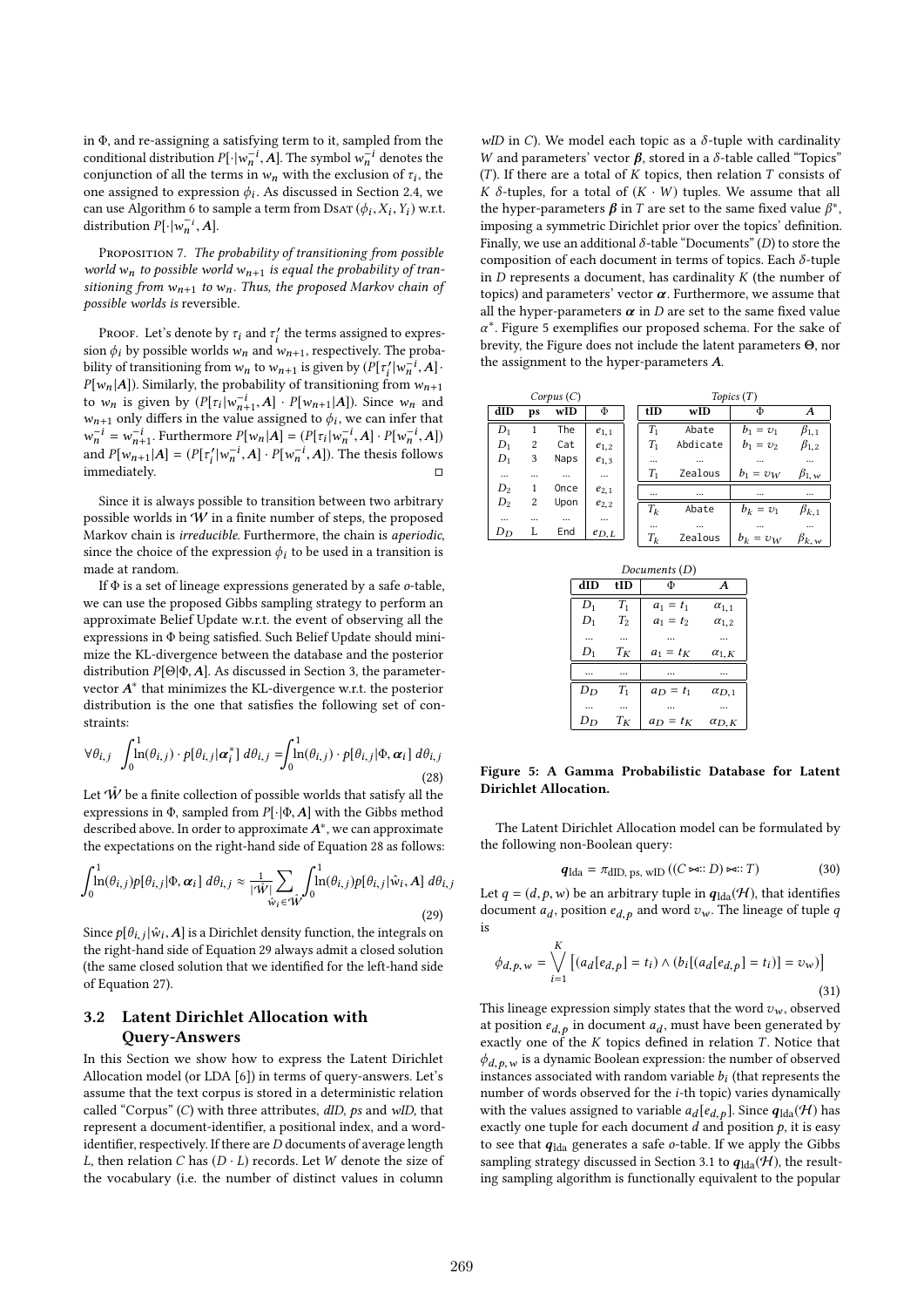collapsed Gibbs sampler proposed by [27]. It is sufficient to compute a Belief Update w.r.t.  $\delta$ -tables T and D, as per Equation 28, to obtain the definitions of the topics and their allocation over the text corpus. It is important to point out that  $q_{\text{lda}}(\mathcal{H})$  only states the statistical assumptions of the LDA model, without providing implementation details for any specific inference method. We believe that this clear separation between probabilistic models and inference algorithms is a very desirable property of the framework, that can ease many of the data management problems that arise with uncertain data. In this paper we decided to focus on the translation of safe o-tables into Gibbs samplers, but it would be plausible to support alternative inference methods, such as Variational Inference [5] or Geometric Inference [71]. We leave these directions open for future investigation.

#### 4 EXPERIMENTS

In this section we present experimental results to validate our framework in terms of (i) correctness and (ii) expressive power.

Correctness. In the first experiment we use the Latent Dirichlet Allocation model, in its formulation discussed in Section 3.2, to verify the soundness of our approach in a quantitative way. LDA is fairly popular, and a plethora of well-established implementations and datasets are available for it. For our experiments we chose to compare our prototype against Mallet [44], a generalpurpose NLP toolkit that includes a highly-optimized implementation of the collapsed Gibbs sampler originally proposed by [27]. The two implementations are evaluated against two large text collections published<sup>1</sup> by the UCI Machine Learning Repository [17]: NYTIMES and PUBMED. The NYTIMES dataset consists of D=299,752 news articles, that collectively contain about 100 million tokens, with a vocabulary of  $W=102,660$  distinct words. The PUBMED dataset consists of D=8,200,000 research paper abstracts, for a total of about 730,000,000 tokens, over a vocabulary of W =141,043 distinct words. On both datasets we hold-out 10% of the documents, selected at random, for testing and use the remaining documents for training the model. For both datasets we set the number of topics  $(K)$  to 20, the symmetric Dirichlet prior over the documents' composition  $(\alpha^*)$  to 0.2 and the symmetric Dirichlet prior over the topics' composition  $(\beta^*)$  to 0.1. In Figures 6a and 6b we plot the perplexity of both the training- and the testset against the progress of the Gibbs sampler. The perplexity over the training-set (Figure 6a) quantifies the ability of the model to fit the training data. The perplexity over the test-set (Figure 6b) quantifies the ability of the model to classify unseen data. In both cases lower values of perplexity represent better performance. Deriving the exact perplexity for LDA requires to iterate over all the possible assignments of the model's latent variables, making the computation intractable [49]. To perform our experiment we approximate the perplexity using the empirical likelihood estimator provided with Mallet (evaluate-topics); the technical details of the estimator are discussed in [68]. Since we use the very same estimator to evaluate both our prototype and Mallet's implementation of LDA, our comparison is fair and unbiased.

From this experiment we can draw two conclusions: First, the two implementations of LDA under exam are comparable in performance, both in terms of predictive power and bare computational efficiency. Second, this experiment highlights the impact that dynamic Boolean expressions have on the performance of our framework. As we mentioned in Section 3.2, the second sampling-join in Equation 30 generates the *dynamic* term

 $(b_i[(a_d[e_d, p] = t_i)] = v_w)$  in the lineage expression of Equation<br>31 In practical terms, this means that the total number of ex-31. In practical terms, this means that the total number of exchangeable observations for all the random variables in the set  ${b_i}_i$  is equal to  $(D \cdot L)$ , the total number of tokens in the dataset  $(c_{\text{re}})$  conveniently the total number of records in relation "Corpus" (or, equivalently, the total number of records in relation "Corpus" from Section 3.2). This mirrors the Gibbs sampler designed in [27]. To appreciate the advantage of this approach, let's consider the following alternate formulation of LDA, that avoids the use of dynamically-allocated random variables, and therefore the use of any dynamic Boolean expression:

$$
\mathbf{q}'_{\text{lda}} = \pi_{\text{dID, ps, wID}} \left( C \bowtie :: (D \bowtie T) \right) \tag{32}
$$

Relations *C*, *D* and *T* are defined as in Section 3.2. Let  $q'$  =  $(d, p, w)$  be an arbitrary tuple in  $q'_{\text{lda}}(\mathcal{H})$ , that identifies document  $a_d$ , position  $e_{d,p}$  and word  $v_w$ . By design, the lineage of tuple q'<br>is free of any dynamic term: is free of any dynamic term:

$$
\phi'_{d,p,w} = \bigvee_{i=1}^{K} \left[ (a_d[e_{d,p}] = t_i) \wedge (b_i[e_{d,p}] = v_w) \right]
$$
 (33)

In practical terms, this means that total number of exchangeable observations for the variables in  $\{b_i\}_i$  is equal to  $(K \cdot D \cdot L)$ . While this over-abundance of latent variables in  $q'_{\text{lda}}$  does not prevent the model from learning meaningful topics, the time required for training is increased by a factor proportional to  $K$ . In our experiments we observed a performance degradation factor of 10.46x. In conclusion, this first experiment validates our prototype in terms of correctness and shows that dynamic Boolean expressions are essential to make our framework competitive with highly-optimized tools like Mallet.

Expressive power. Unlike Mallet, our framework is designed to support a variety of Bayesian models, beyond LDA. To prove its expressive power, in our second experiment we formulate the Ising model [41] in terms of query-answers. The Ising model was originally proposed in the field of statistical mechanics as a mathematical model of ferromagnetism. It defines a probability distribution over a lattice of binary random variables, that take values in the set  $\{-1, 1\}$ . We call these variables sites and we use the lineage expression  $s_{x,y}$  to identify each site by its position  $(x, y)$  in the the lattice. The Ising model postulates that the value taken by each site is influenced by two factors: First, the action of an external magnetic field, that determines the prior probability of each site taking value +1 or −1; second, the action of ferromagnetic interactions that tend to align contiguous sites to the same value. This model has been used as a simple tool for image denoising [41]. In this context the lattice of sites represents a bitmap, the external field represents the evidence (i.e. a black-and-white image contaminated with some high-frequency white noise), and the ferromagnetic interaction acts as a smoothing filter that separates the noise from the ground truth (i.e. the original image). In our framework an image can be represented with a  $\delta$ -table having one binary  $\delta$ -tuple per site:

| Image(I)         |                  |      |                                           |                                               |  |  |  |  |
|------------------|------------------|------|-------------------------------------------|-----------------------------------------------|--|--|--|--|
| X                |                  | v    | Φ                                         |                                               |  |  |  |  |
| 0                | 0                | $+1$ |                                           | $\alpha_{0,0,1}$                              |  |  |  |  |
| 0                |                  | -1   | $s_{0,0} = +1$<br>$s_{0,0} = -1$          | $\alpha_{0,0,-1}$                             |  |  |  |  |
|                  |                  |      |                                           |                                               |  |  |  |  |
| $x_{\text{max}}$ | $y_{\text{max}}$ | $+1$ | $s_{x_{\text{max}}}, y_{\text{max}} = +1$ | $\alpha_{x_{\text{max}}, y_{\text{max}}, 1}$  |  |  |  |  |
| $x_{\text{max}}$ | $y_{\text{max}}$ |      | $s_{x_{\text{max}}, y_{\text{max}}}$      | $\alpha_{x_{\text{max}}, y_{\text{max}}, -1}$ |  |  |  |  |
|                  |                  |      |                                           |                                               |  |  |  |  |

<sup>1</sup> https://archive.ics.uci.edu/ml/datasets/bag+of+words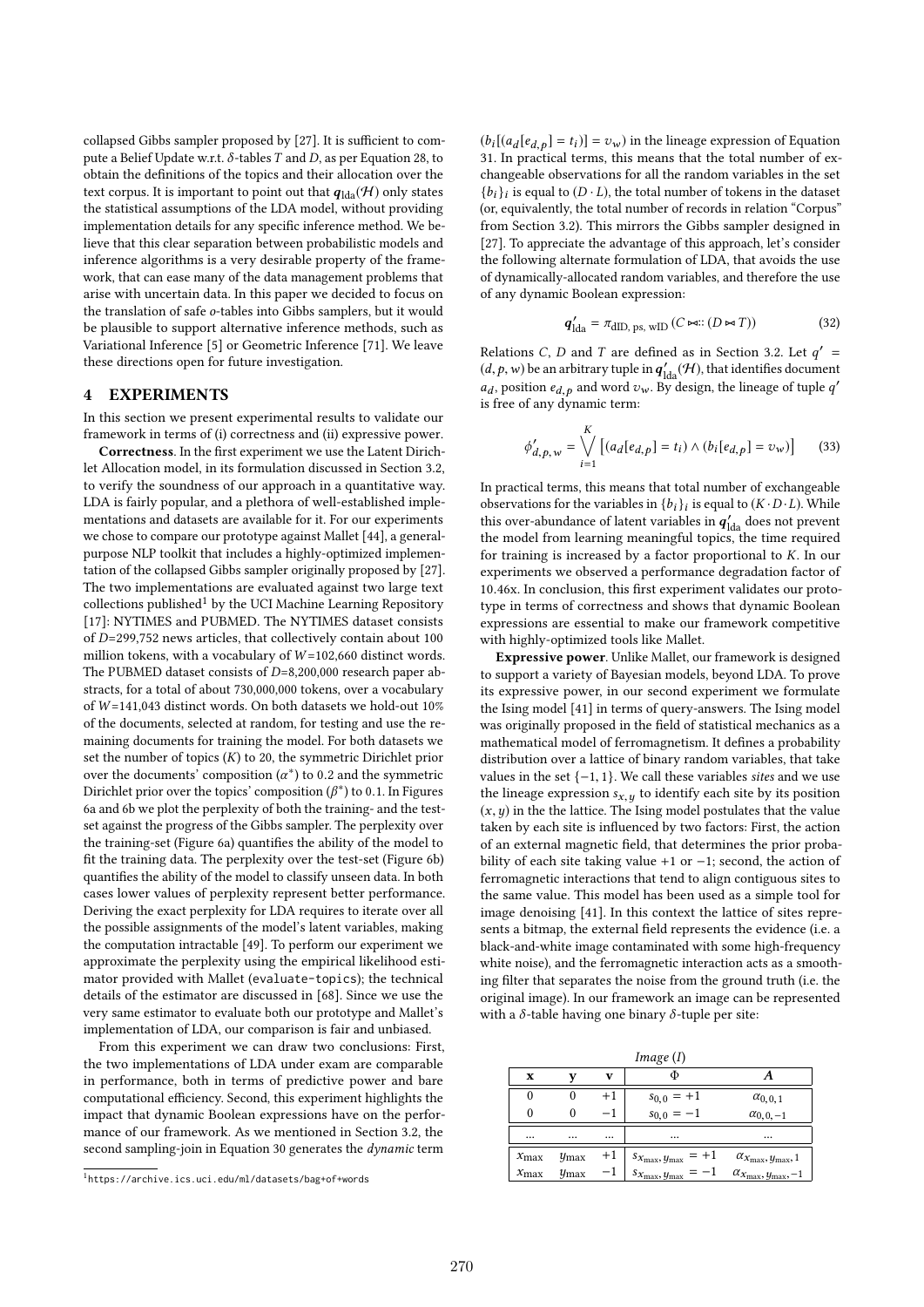

Figure 6

We denote by  $x_{\text{max}}$  and  $y_{\text{max}}$  the number of rows and columns in the lattice. The set of hyper-parameters  $\{\alpha_{x,y,v}\}_{x,y,v}$  encode the noisy input-image. We use a collection of exchangeable query-answer to encode the effects of the ferromagnetic interactions. Let's define the two deterministic relations  $L_1(x_1, y_1)$  and  $L_2(x_2, y_2)$ , all containing one record per each location in the lattice. We can encode the ferromagnetic interactions between each site and its right neighbor using the following query-answer:

$$
V_1(x_1, y_1, v) := \pi_{x_1, y_1, v}(\sigma_{x_1 = x \land y_1 = y}(L_1 \bowtie : I))
$$
  
\n
$$
V_2(x_2, y_2, v) := \pi_{x_2, y_2, v}(\sigma_{x_2 = x \land y_2 = y}(L_2 \bowtie : I))
$$
  
\n
$$
\mathbf{q} := \pi_{x_1, y_1}(\sigma_{(x_1 = x_2) \land y_2 = (y_1 + 1)}(V_1 \bowtie V_2))
$$

Similar query-answers can be used to encode the interactions with the other three neighbors. Figures 6c and 6d exemplify the use of the Ising model to clean up a black-and-white image. The evidence (Figure 6c) is obtained by flipping each bit in the original image with a probability of 0.05. The image in Figure 6d is obtained by performing a maximum a posteriori estimation of the model. We used the prior  $\alpha_{x,y} = (3,0)$  for the black pixels and  $\alpha_{x,y} = (0, 3)$  for the white ones. This second experiment highlights our framework ability to express general probabilistic programs in terms of query-answers. Section 8 of [46] offers additional examples.

# 5 RELATED WORK

We start our review of the related works from the classic probabilistic programming languages like Stan [10], PyMC3 [57], Edward [65], or Pyro [4]. With respect to our framework, these languages are more mature and offer greater flexibility in the data model, supporting both continuous and discrete random variables and a wide range of probability distributions. In terms of inference, they often rely on general-purpose MCMC samplers like [18] and [31], or black-box variational inference [39, 54]. Unlike our framework, generic probabilistic programming languages are designed to access the training data in the form of flat files or array-shaped in-memory data structures from environments like R or Numpy, remaining mostly disconnected from existing data management systems and entirely oblivious to the underlying structure of the data.

The database research community has been very active on improving the support for machine learning (ML) workloads. One line of work focuses on "factorized learning", a method that exploits join-level optimizations to speed-up common gradientdescent ML tasks, expressed as relational queries. Factorized learning has been successfully used to optimize linear models [11, 40, 58], polynomial regression, ridge regression, factorization machines and decision trees [37, 59]. For future work, we see

factorized learning systems as a candidate platform to execute variational inference for our framework. Monte Carlo methods have found many successful applications in the context of probabilistic databases. Good examples include the Karp-Luby approximation algorithms for model counting [35, 36], the MC-SAT slice sampler for relational domains proposed by [53], the factorized Monte-Carlo database proposed in [69] and, more recently, the simulation-oriented distributed systems like simSQL [9] and BUDS [22]. Systems like [69] do not offer the same flexibility as generic probabilistic programming, since the factorization of the model is encoded in the database itself and not in the queries. Similar considerations apply to simSQL and BUDS; while these systems can be used to implement Gibbs samplers, the actual code of the sampler must be provided by the end-user. For example, to support distributed execution the authors of [9] settled for the implementation of an uncollapsed LDA sampler. Another line of work from the database community focuses on integrating the support for array-shaped data into the standard relational model, either for scientific data [34, 62], or for matrix- and tensor-shaped data generated by ML workloads [42, 70]. All these systems are fully relational at heart, and therefore compatible with our approach. The authors of [2] propose a probabilistic programming framework based on Datalog, that supports both recursion and continuous distributions. Unlike our work, no inference method is provided. The authors of [50] show how finite exchangeability can be used to support tractable, lifted inference.

# 6 CONCLUSIONS AND FUTURE WORK

We introduced a novel probabilistic programming framework, where probabilistic programs are expressed as sets of exchangeable query-answers. Our system can encode non-trivial models like Latent Dirichlet Allocation, and derive a functional collapsed Gibbs sampler for it. We plan to expand our work in several directions: First, we will investigate the use of alternative inference methods, like variational [5] and geometric inference [71]. Second, we plan to integrate our framework into a proper database system, as done in [45, 46]. Third, we want to extend the framework to allow the explicit modeling of causality [55, 56], with distinct operators for conditioning and intervention, and explore the use of continuous variables, in the spirit of [29] and [28].

# **REFERENCES**

- [1] Serge Abiteboul, Richard Hull, and Victor Vianu. 1995. Foundations of Databases. Addison-Wesley. http://webdam.inria.fr/Alice/
- [2] Vince Bárány, Balder ten Cate, Benny Kimelfeld, Dan Olteanu, and Zografoula Vagena. 2017. Declarative Probabilistic Programming with Datalog. ACM Trans. Database Syst. 42, 4 (2017), 22:1–22:35. https://doi.org/10.1145/3132700
- Jeff Bezanson, Alan Edelman, Stefan Karpinski, and Viral B. Shah. 2017. Julia: A Fresh Approach to Numerical Computing. SIAM Rev. 59, 1 (2017), 65–98.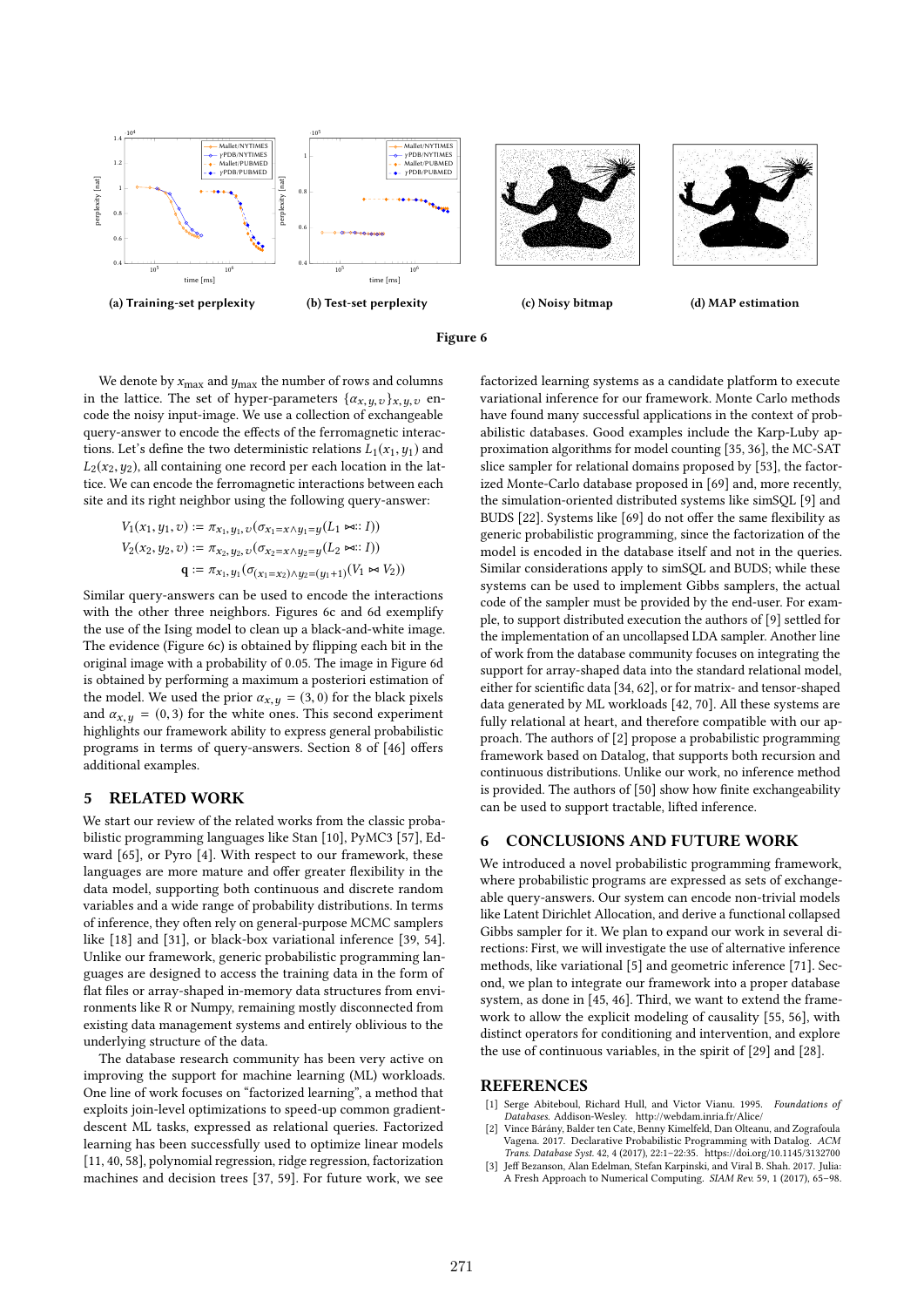https://doi.org/10.1137/141000671

- [4] Eli Bingham, Jonathan P Chen, Martin Jankowiak, Fritz Obermeyer, Neeraj Pradhan, Theofanis Karaletsos, Rohit Singh, Paul Szerlip, Paul Horsfall, and Noah D Goodman. 2019. Pyro: Deep universal probabilistic programming. The Journal of Machine Learning Research 20, 1 (2019), 973–978.
- [5] David M. Blei, Alp Kucukelbir, and Jon D. McAuliffe. 2016. Variational Inference: A Review for Statisticians. CoRR abs/1601.00670 (2016). arXiv:1601.00670 http://arxiv.org/abs/1601.00670
- [6] David M. Blei, Andrew Y. Ng, and Michael I. Jordan. 2003. Latent Dirichlet Allocation. J. Mach. Learn. Res. 3 (2003), 993–1022. http://jmlr.org/papers/v3/ blei03a.html
- [7] Matthias Boehm, Arun Kumar, and Jun Yang. 2019. Data Management in Machine Learning Systems. Morgan & Claypool Publishers. https://doi.org/10. 2200/S00895ED1V01Y201901DTM057
- [8] Peter Buneman, Sanjeev Khanna, and Wang Chiew Tan. 2001. Why and Where: A Characterization of Data Provenance. In Database Theory - ICDT 2001, 8th International Conference, London, UK, January 4-6, 2001, Proceedings (Lecture Notes in Computer Science), Jan Van den Bussche and Victor Vianu (Eds.), Vol. 1973. Springer, 316–330. https://doi.org/10.1007/3-540-44503-X\_20
- [9] Zhuhua Cai, Zografoula Vagena, Luis Leopoldo Perez, Subramanian Arumugam, Peter J. Haas, and Christopher M. Jermaine. 2013. Simulation of database-valued markov chains using SimSQL. In Proceedings of the ACM SIGMOD International Conference on Management of Data, SIGMOD 2013, New York, NY, USA, June 22-27, 2013, Kenneth A. Ross, Divesh Srivastava, and Dimitris Papadias (Eds.). ACM, 637–648. https://doi.org/10.1145/2463676.2465283
- [10] Bob Carpenter, Andrew Gelman, Matthew D Hoffman, Daniel Lee, Ben Goodrich, Michael Betancourt, Marcus Brubaker, Jiqiang Guo, Peter Li, and Allen Riddell. 2017. Stan: A probabilistic programming language. Journal of statistical software 76, 1 (2017).
- [11] Lingjiao Chen, Arun Kumar, Jeffrey F. Naughton, and Jignesh M. Patel. 2017. Towards Linear Algebra over Normalized Data. Proc. VLDB Endow. 10, 11 (2017), 1214–1225. https://doi.org/10.14778/3137628.3137633
- [12] Yves Crama and Peter L. Hammer. 2011. Boolean Functions Theory, Algorithms, and Applications. Encyclopedia of mathematics and its applications, Vol. 142. Cambridge University Press. http://www.cambridge.org/gb/knowledge/isbn/ item6222210/?site\_locale=en\_GB
- [13] Nilesh N. Dalvi and Dan Suciu. 2012. The dichotomy of probabilistic inference for unions of conjunctive queries.  $\tilde{J}$ . ACM 59, 6 (2012), 30:1-30:87. https: //doi.org/10.1145/2395116.2395119
- [14] Adnan Darwiche and Pierre Marquis. 2011. A Knowledge Compilation Map. CoRR abs/1106.1819 (2011). arXiv:1106.1819 http://arxiv.org/abs/1106.1819
- [15] Bruno De Finetti. 1974. Theory of probability: a critical introductory treatment.  $(1974)$
- [16] Maarten Van den Heuvel, Peter Ivanov, Wolfgang Gatterbauer, Floris Geerts, and Martin Theobald. 2019. Anytime Approximation in Probabilistic Databases via Scaled Dissociations. In Proceedings of the 2019 International Conference on Management of Data, SIGMOD Conference 2019, Amsterdam, The Netherlands, June 30 - July 5, 2019, Peter A. Boncz, Stefan Manegold, Anastasia Ailamaki, Amol Deshpande, and Tim Kraska (Eds.). ACM, 1295–1312. https://doi.org/ 10.1145/3299869.3319900
- [17] Dheeru Dua and Casey Graff. 2017. UCI Machine Learning Repository. http: //archive.ics.uci.edu/ml
- [18] Simon Duane, Anthony D Kennedy, Brian J Pendleton, and Duncan Roweth. 1987. Hybrid monte carlo. Physics letters B 195, 2 (1987), 216–222.
- [19] Su Feng, Aaron Huber, Boris Glavic, and Oliver Kennedy. 2019. Uncertainty Annotated Databases - A Lightweight Approach for Approximating Certain Answers. In Proceedings of the 2019 International Conference on Management of Data, SIGMOD Conference 2019, Amsterdam, The Netherlands, June 30 - July 5, 2019, Peter A. Boncz, Stefan Manegold, Anastasia Ailamaki, Amol Deshpande, and Tim Kraska (Eds.). ACM, 1313–1330. https://doi.org/10.1145/3299869. 3319887
- [20] Robert Fink, Jiewen Huang, and Dan Olteanu. 2013. Anytime approximation in probabilistic databases. VLDB J. 22, 6 (2013), 823–848. https://doi.org/10. 1007/s00778-013-0310-5
- [21] George Fishman. 2013. Monte Carlo: concepts, algorithms, and applications. Springer Science & Business Media.
- [22] Zekai J. Gao, Shangyu Luo, Luis Leopoldo Perez, and Chris Jermaine. 2017. The BUDS Language for Distributed Bayesian Machine Learning. In Proceedings of the 2017 ACM International Conference on Management of Data, SIGMOD Conference 2017, Chicago, IL, USA, May 14-19, 2017, Semih Salihoglu, Wenchao Zhou, Rada Chirkova, Jun Yang, and Dan Suciu (Eds.). ACM, 961–976. https: //doi.org/10.1145/3035918.3035937
- [23] Stuart German and Donald German. 1988. Stochastic relaxation, Gibbs distributions, and the Bayesian restoration of images. In Neurocomputing: foundations of research. 611–634.
- [24] Martin Charles Golumbic and Vladimir Gurvich. 2009. Read-once functions. Boolean Functions: Theory, Algorithms and Applications (2009), 519–560.
- [25] Noah D. Goodman, Vikash K. Mansinghka, Daniel M. Roy, Keith Bonawitz, and Joshua B. Tenenbaum. 2008. Church: a language for generative models. In UAI 2008, Proceedings of the 24th Conference in Uncertainty in Artificial Intelligence, Helsinki, Finland, July 9-12, 2008, David A. McAllester and Petri Myllymäki (Eds.). AUAI Press, 220–229. https://dslpitt.org/uai/displayArticleDetails.jsp? mmnu=1&smnu=2&article\_id=1346&proceeding\_id=24
- [26] Todd J. Green, Gregory Karvounarakis, and Val Tannen. 2007. Provenance semirings. In Proceedings of the Twenty-Sixth ACM SIGACT-SIGMOD-SIGART Symposium on Principles of Database Systems, June 11-13, 2007, Beijing, China, Leonid Libkin (Ed.). ACM, 31–40. https://doi.org/10.1145/1265530.1265535
- [27] Thomas L Griffiths and Mark Steyvers. 2004. Finding scientific topics. Pro ceedings of the National academy of Sciences 101, suppl 1 (2004), 5228–5235.
- [28] Martin Grohe, Benjamin Lucien Kaminski, Joost-Pieter Katoen, and Peter Lindner. 2020. Generative Datalog with Continuous Distributions. In Proceedings of the 39th ACM SIGMOD-SIGACT-SIGAI Symposium on Principles of Database Systems, PODS 2020, Portland, OR, USA, June 14-19, 2020, Dan Suciu, Yufei Tao, and Zhewei Wei (Eds.). ACM, 347–360. https://doi.org/10.1145/3375395.3387659
- [29] Martin Grohe and Peter Lindner. 2020. Infinite Probabilistic Databases. In 23rd International Conference on Database Theory, ICDT 2020, March 30-April 2, 2020, Copenhagen, Denmark (LIPIcs), Carsten Lutz and Jean Christoph Jung (Eds.), Vol. 155. Schloss Dagstuhl - Leibniz-Zentrum für Informatik, 16:1–16:20. https://doi.org/10.4230/LIPIcs.ICDT.2020.16
- [30] Charles R. Harris, K. Jarrod Millman, Stéfan van der Walt, Ralf Gommers, Pauli Virtanen, David Cournapeau, Eric Wieser, Julian Taylor, Sebastian Berg, Nathaniel J. Smith, Robert Kern, Matti Picus, Stephan Hoyer, Marten H. van Kerkwijk, Matthew Brett, Allan Haldane, Jaime Fernández del Río, Mark Wiebe, Pearu Peterson, Pierre Gérard-Marchant, Kevin Sheppard, Tyler Reddy, Warren Weckesser, Hameer Abbasi, Christoph Gohlke, and Travis E. Oliphant. 2020. Array programming with NumPy. Nat. 585 (2020), 357–362. https: //doi.org/10.1038/s41586-020-2649-2
- [31] Matthew D. Hoffman and Andrew Gelman. 2014. The No-U-turn sampler: adaptively setting path lengths in Hamiltonian Monte Carlo. J. Mach. Learn. Res. 15, 1 (2014), 1593–1623. http://dl.acm.org/citation.cfm?id=2638586
- [32] Ross Ihaka and Robert Gentleman. 1996. R: a language for data analysis and graphics. Journal of computational and graphical statistics 5, 3 (1996), 299–314.
- [33] Dimitrije Jankov, Shangyu Luo, Binhang Yuan, Zhuhua Cai, Jia Zou, Chris Jermaine, and Zekai J. Gao. 2020. Declarative Recursive Computation on an RDBMS: or, Why You Should Use a Database For Distributed Machine Learning. SIGMOD Rec. 49, 1 (2020), 43–50. https://doi.org/10.1145/3422648.3422659
- [34] Alexander Kalinin, Ugur Çetintemel, and Stanley B. Zdonik. 2015. Searchlight: Enabling Integrated Search and Exploration over Large Multidimensional Data. Proc. VLDB Endow. 8, 10 (2015), 1094–1105. https://doi.org/10.14778/ 2794367.2794378
- [35] Richard M. Karp and Michael Luby. 1983. Monte-Carlo Algorithms for Enumeration and Reliability Problems. In 24th Annual Symposium on Foundations of Computer Science, Tucson, Arizona, USA, 7-9 November 1983. IEEE Computer Society, 56–64. https://doi.org/10.1109/SFCS.1983.35
- [36] Richard M. Karp, Michael Luby, and Neal Madras. 1989. Monte-Carlo Approximation Algorithms for Enumeration Problems. *J. Algorithms* 10, 3 (1989), 429–448. https://doi.org/10.1016/0196-6774(89)90038-2
- [37] Mahmoud Abo Khamis, Hung Q. Ngo, XuanLong Nguyen, Dan Olteanu, and Maximilian Schleich. 2018. AC/DC: In-Database Learning Thunderstruck. In Proceedings of the Second Workshop on Data Management for End-To-End Machine Learning, DEEM@SIGMOD 2018, Houston, TX, USA, June 15, 2018, Sebastian Schelter, Stephan Seufert, and Arun Kumar (Eds.). ACM, 8:1–8:10. https://doi.org/10.1145/3209889.3209896
- Mahmoud Abo Khamis, Hung Q. Ngo, and Atri Rudra. 2016. FAQ: Questions Asked Frequently. In Proceedings of the 35th ACM SIGMOD-SIGACT-SIGAI Symposium on Principles of Database Systems, PODS 2016, San Francisco, CA, USA, June 26 - July 01, 2016, Tova Milo and Wang-Chiew Tan (Eds.). ACM, 13–28. https://doi.org/10.1145/2902251.2902280
- [39] Alp Kucukelbir, Rajesh Ranganath, Andrew Gelman, and David M. Blei. 2015. Automatic Variational Inference in Stan. In Advances in Neural Information Processing Systems 28: Annual Conference on Neural Information Processing Systems 2015, December 7-12, 2015, Montreal, Quebec, Canada, Corinna Cortes, Neil D. Lawrence, Daniel D. Lee, Masashi Sugiyama, and Roman Garnett (Eds.). 568–576. https://proceedings.neurips.cc/paper/2015/hash/ 352fe25daf686bdb4edca223c921acea-Abstract.html
- [40] Arun Kumar, Jeffrey F. Naughton, and Jignesh M. Patel. 2015. Learning Generalized Linear Models Over Normalized Data. In Proceedings of the 2015 ACM SIGMOD International Conference on Management of Data, Melbourne, Victoria, Australia, May 31 - June 4, 2015, Timos K. Sellis, Susan B. Davidson, and Zachary G. Ives (Eds.). ACM, 1969–1984. https://doi.org/10.1145/2723372. 2723713
- [41] Stan Z Li. 2009. Markov random field modeling in image analysis. Springer Science & Business Media.
- [42] Shangyu Luo, Zekai J. Gao, Michael N. Gubanov, Luis Leopoldo Perez, and Christopher M. Jermaine. 2019. Scalable Linear Algebra on a Relational Database System. IEEE Trans. Knowl. Data Eng. 31, 7 (2019), 1224–1238. https://doi.org/10.1109/TKDE.2018.2827988
- Andrew McCallum, Karl Schultz, and Sameer Singh. 2009. FACTORIE: Probabilistic Programming via Imperatively Defined Factor Graphs. In Advances in Neural Information Processing Systems 22: 23rd Annual Conference on Neural Information Processing Systems 2009. Proceedings of a meeting held 7-10 December 2009, Vancouver, British Columbia, Canada, Yoshua Bengio, Dale Schuurmans, John D. Lafferty, Christopher K. I. Williams, and Aron Culotta (Eds.). Curran Associates, Inc., 1249–1257. http://papers.nips.cc/paper/ 3654-factorie-probabilistic-programming-via-imperatively-defined-factor-graphs
- [44] Andrew Kachites McCallum. 2002. Mallet: A machine learning for language toolkit. http://mallet. cs. umass. edu (2002).